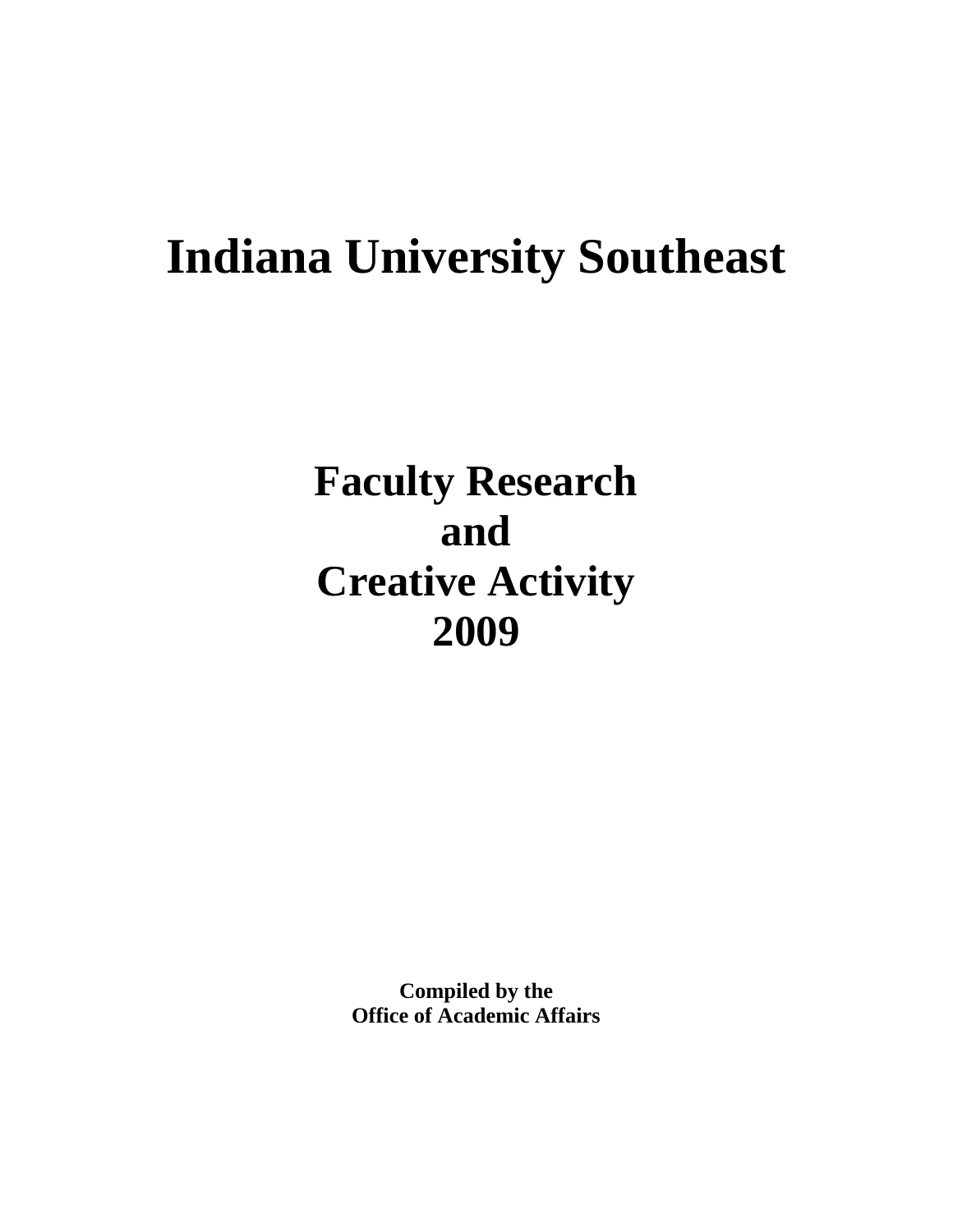# **ARTICLES**

Anderson, Virginia. AResponse to Sean Zwagerman=s >The Scarlet P: Plagiarism, Panopticism, and the Rhetoric of Academic Integrity.@ *College Composition and Communication* [Extended Version] 60 (2009); 839.

Andrews, M. Kacmar, K.M. & Harris, K.J. (2009). Got Political Skill: The Impact of Justice on the Importance of Political Skill for Job Performance. *Journal of Applied Psychology, 94 (6)*, 1427-1437.

Attum, O., S. El Noby, I.N. Hassan. 2009. The influence of landscape characteristics and anthropogenic factors on waterhole use by Vulnerable Nubian ibex *Capra nubiana.*. Oryx 43: 564-567.

Attum, O., Y. Lee, and B. Kingsbury. 2009. The population size and density of the northern population of the Copper-bellied watersnake, *Nerodia erthrogaster neglecta*. Northeastern Naturalist 16: 317-320.

Bailey, Kevin Sue and Penny Gaither. AEngaging Students in Assessment,@ Module 5 Powerpoint, Solution Tree Publishers, Bloomington, IN, July 2009.

Bailey, Kevin Sue. AThe Master,@ *eAnthology*, National Writing Project June 2009.

Bailey, Kevin Sue and Penny gaither. AHow Are AWe@ Doing? Understanding Assessment,@ Module 3 Powerpoint, Solution Tree Publishers, Bloomington, IN, July 2009.

Bailey, Kevin Sue. AThe Horror, The Horror,@ National Gallery of Writing (http://galleryofwriting.org/galleries/46036) Item #1288572, Gallery of the National Council of Teachers of English, November 2, 2009.

Bailey, Kevin Sue. AShopping Makes Me High,@ *IUSWP Anthology*, Indiana University Southeast Writing Project, Summer 2009.

Baker, Crump. Strongly S-closed spaces and firmly contra-continuous functions, with M. Caldas and S. Jafari. *Missouri J. Math*. (21 (2009)), 175-182.

Baker, Crump. Weakly almost contraprecontinuous functions, *International J. Pure and Applied Math*, 56 (2009). 69-76.

Bauer, C.E., Setterdahl, A., Wu, J., Robinson, B.R. (2009) Regulation of Gene Expression in Response to Oxygen Tension, in *The Purple Phototrophic Bacteria (Advances in Photosynthesis and Respiration)* (Hunter, C.N., Daldal, F., Thurnauer, M.C., and Beatty, J.T., Eds.), pp. 707-725, Springer.

Bhattacherjee, Anol and Harris, Michael. AIndividual Adaptation of Information Technology: An Examination of Its Causes and Effects@, *Journal of Computer Information Systems*; *Fall, 2009*; 50 (1).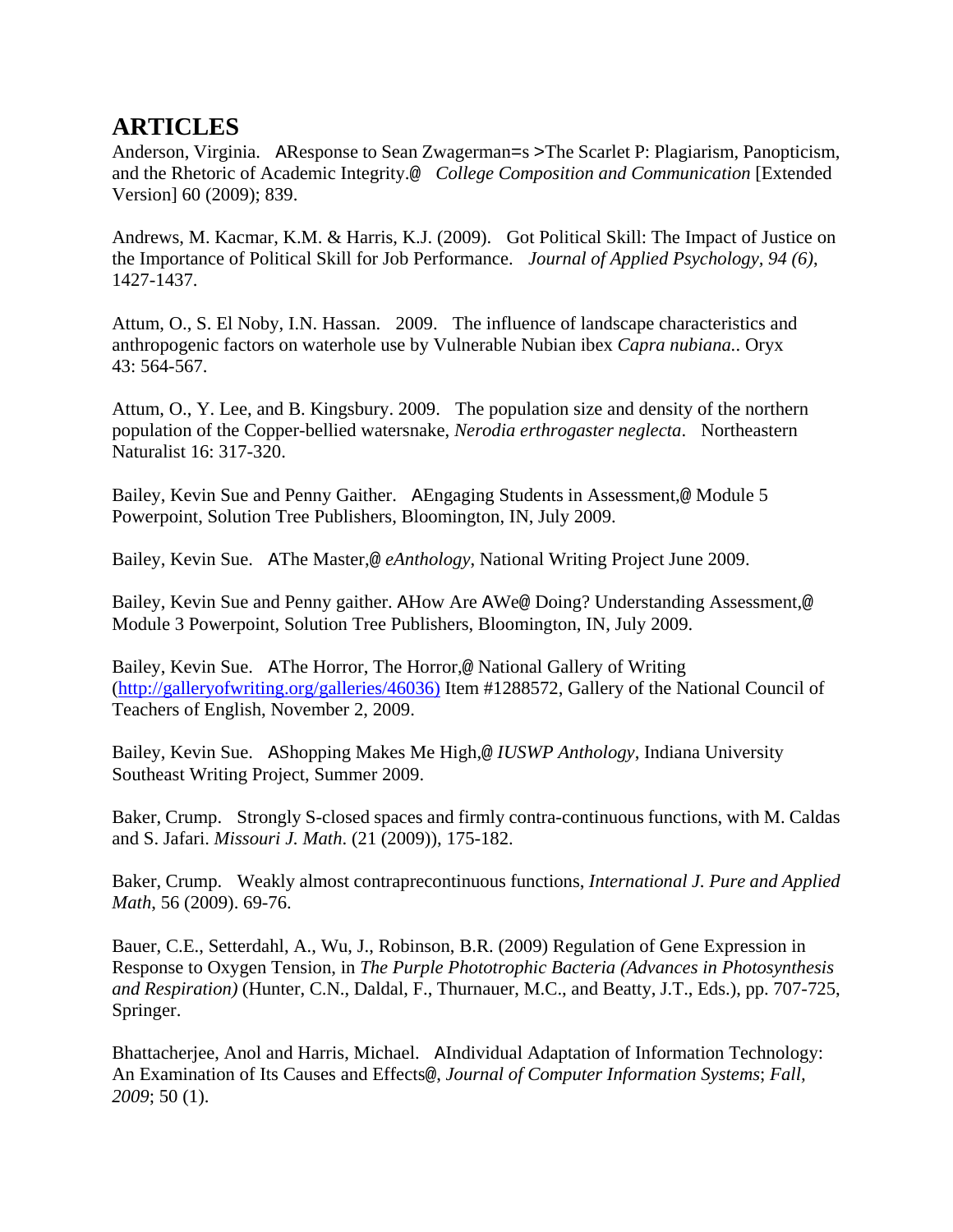Carducci, B.J. (2009). What shy individuals do to cope with their shyness: A content analysis and evaluation of self-selected coping strategies. *Israel Journal of Psychiatry and Related Sciences*, 46, 45-52.

Chang, S.H. (2009). The impact of field experience on elementary students. *CD-ROM proceedings of the 22nd Annual Spring Conference* (April 4, 2008; Urbana, IL). Midwest Association of Teacher Educators.

Chen, S., Dahlgren, D.J., and Chen, X. (2009). College education and student success. In: *Academic Administration: A Quest for Better Management and Leadership in Higher Education*. Hauppauge, NY: Nova Science Publishers, 978-1-60741-732-3, pp. 117-132.

Christiansen, L., Gray, D.M. "Protecting Adolescents' Personal Information Online: Constraints and Parameters," Journal of Information Privacy and Security, Vol. 5, Issue 4, 2009, pp. 31-50.

Christiansen, L., Moscardelli, D. "Golden Opportunities to Market to Patients: HIPAA is Not a Barrier," General Practice Journal, Volume 58, No. 1, January 2009.

Dufrene, U.B. One Weekly column on Employment Situation, June 5, 2009.

Dufrene, U.B. One Weekly submission on unemployment rates and claims in Floyd and Clark counties.

Dufrene, U.B. One Weekly column on retail trends in Southern Indiana, May 22, 2009.

Dufrene, U.B. One Weekly column on Louisville metro employment, July 31, 2009

Dufrene, U.B. One Weekly column on state of real estate in Floyd and Clark counties, May 15, 2009.

Dufrene, U.B. One Weekly column on U shape recovery, Sept. 11, 2009.

Dufrene, U.B. One Weekly analysis and commentary on Non-farm payrolls for Floyd and Clark counties, April 9, 2009.

Dufrene, U.B. One Weekly, Brief note on unemployment in Louisville Metro, April 4, 2009.

Dufrene, U.B. Economic column for new business magazine, The Source.

Dufrene, U.B. One Weekly column on national unemployment claims, May 8, 2009.

Dufrene, U.B. One Weekly column, Good news in retail sales, December 11, 2009.

Dufrene, U.B. One Weekly column, December 3, 2009.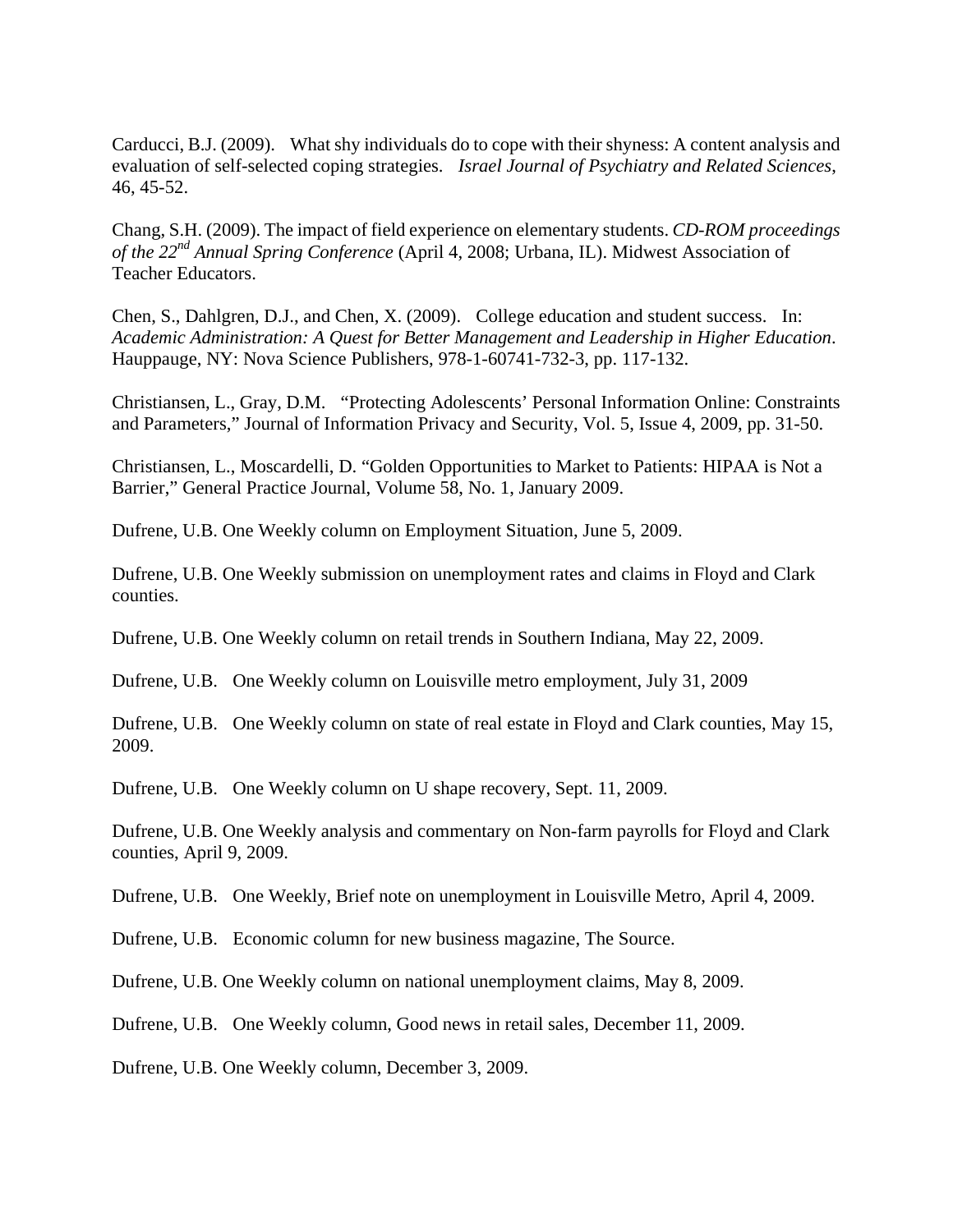Dufrene, U.B. One Weekly column, June 29, 2009, on non-farm payroll changes for 2008 Q4 Floyd and Clark Counties.

Dufrene, U.B. One Weekly column on Outlook 2010, November 13, 2009.

Dufrene, U.B. One Weekly column on local employment and national indicator updates, October 29, 2009.

Dufrene, U.B. One Weekly column on employment in Louisville and Indiana, August 28, 2009.

Dufrene, U.B. One Weekly column on NABE Outlook, and manufacturing recovery, Oct. 16, 2009.

Dufrene, U.B. One Weekly column on Healthcare employment, August 14, 2009.

Dufrene, U.B. One Weekly column on Housing and Foreclosures, Oct. 9, 2009.

Dufrene, U.B. One Weekly column on County Level Jobs Data, Oct. 2, 2009.

Dufrene, U.B. One Weekly column, Indiana Labor Force Numbers reveal labor market strains, Sept. 25, 2009.

Dufrene, U.B. One Weekly column on employment, Sept. 4, 2009.

Dufrene, U.B. One Weekly column on current real estate market conditions for Floyd and Clark county and Louisville Metro.

Dufrene, U.B. One Weekly column on Indiana employment situation, Oct. 23, 2009.

Dufrene, U.B. One Weekly column, July 10, 2009, Negative News in Unemployment - Where does Clark and Floyd County stand? Plus positive news for manufacturing.

Dufrene, U.B. One Weekly column, Mixed news on unemployment front, July 24, 2009.

Dufrene, U.B. & Lambert, T. (2009). Indiana Bank Performance During the Current Financial Crisis. *INContext*, 10(3).

Dufrene, U.B. One Weekly column on Louisville Metro employment update, May 1, 2009.

Dufrene, U.B. How Recession Began in Southern Indiana, The Business Source. April 2, 2009.

Dufrene, U.B. Unemployment figures show signs for cautious optimism. Business Source, June 2009.

Dufrene, U.B. One Weekly column on Economic Updates: National Indicators, November 20, 2009.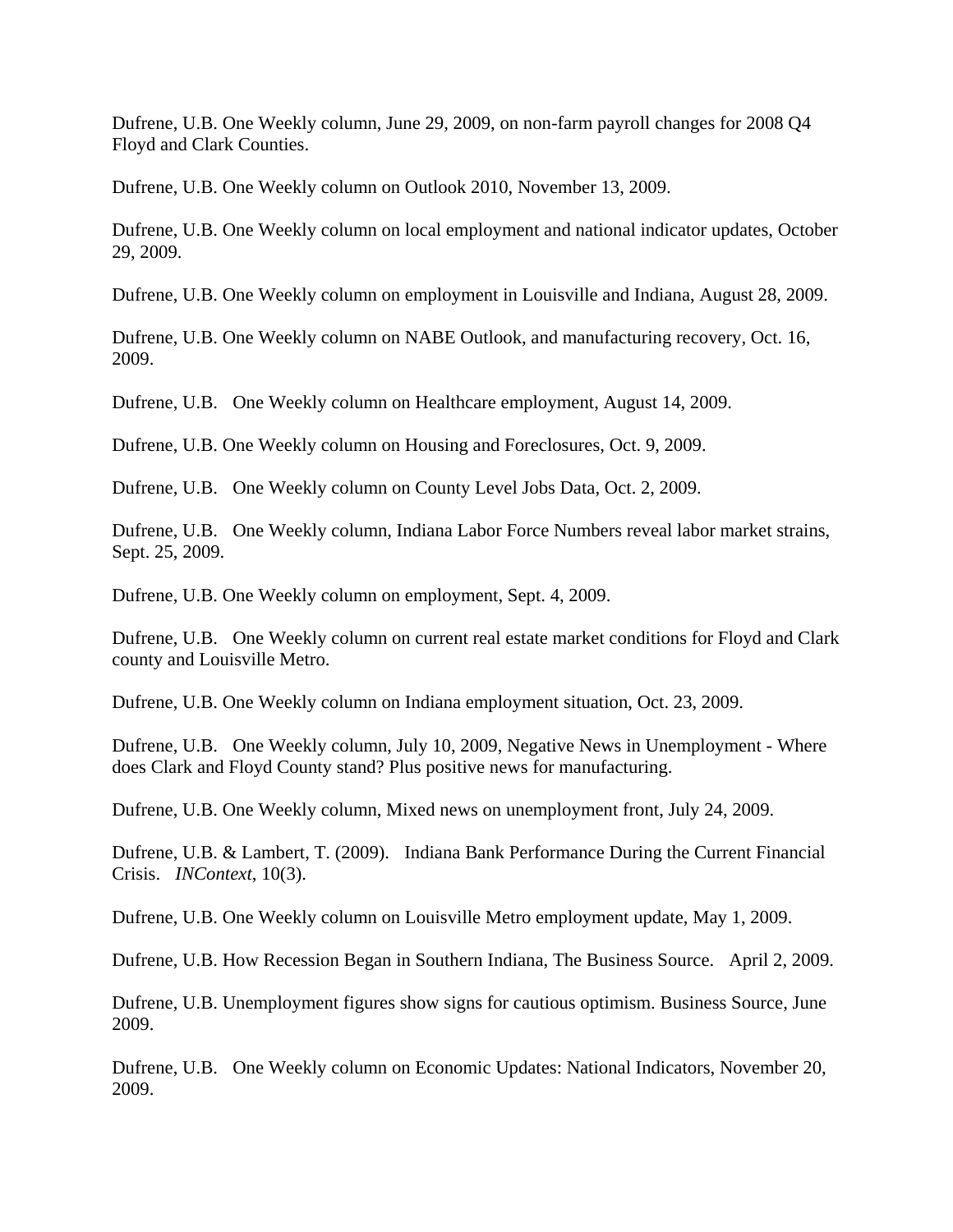Dufrene, U.B. (2009). Louisville Outlook 2010. *Indiana Business Review*.

Dufrene, U.B. Business Source business magazine column on Importance of Louisville Metro, Issue 3, October 2009.

Fankhauser, R. Before you move into higher education. *The School Administrator*. October 2009. 9:66.

Finkel, D., Reynolds, C.A., McArdle, J.J., Hamagami, F., & Pedersen, N.L. (2009). Genetic variance in processing speed drives variation in aging of spatial and memory abilities. *Developmental Psychology, 45*, 820-834.

Finkel, D. & Reynolds, C.A. (2009) Behavioral genetic investigations of cognitive aging. In Y.K. Kim (Ed.), *Handbook of Behavior Genetics* (pp. 101-112). New York: Springer.

Finkel, D. & David, D.W. (2009). Applying latent growth curve analysis to developmental synchronies in Louisville Twin Study data [abstract]. *Behavior Genetics, 39*, 651.

Finkel, D., Andel, R., Gatz, M., & Pedersen, N.L. (2009). The role of occupational complexity in trajectories of cognitive aging before and after retirement. *Psychology and Aging, 24*, 563-573.

Freyn, A. (Spring, 2009). LGBT Students: What can public school boards, administrators, and teachers do? *OHIO Journal of Teacher Education*.

Friedman, A.A. & Schoen, L. (2009). Reflective Practice Interventions: Raising Levels of Reflective Judgement. *Action in Teacher Education*, 31(2), 61-73.

Gu, Boncheol, Yookun Cho, Gwangil Jeon, Junyoung Heo, and Chang Oan Sung. AA Topology Independent Node Duplication Method for Fault Tolerant Real-time Systems@, *International Conference on Convergence Technology and Information Convergence 2009*. Nashville, USA (October 2009), p. 108-115.

Hall, Bryan. A*Effecting a Transition*: How to Fill the Gam in Kant=s System of Critical Philosophy,@ *Kant-Studien*, 100(2), 2009, pp. 187-211.

Harris, R.B. (2009). A systems analysis and design semester project: A stand-alone project vs. a competitive project. *Information Systems Education Journal*, 7 (11).

Harris, K.J., Harvey, P. & Kacmar, K.M. (2009). Do social stressors affect everyone equally? An investigation of the impact of core self-evaluations. *Journal of Business and Psychology*, 24, 153-164.

Harris, K.J., Wheeler, A.R. & Kacmar, K.M. (2009). The Interactive Effects of Leader-Member Exchange and Empowerment on Job Satisfaction, Turnover Intentions and Performance. *Leadership Quarterly, 20*, 371-382.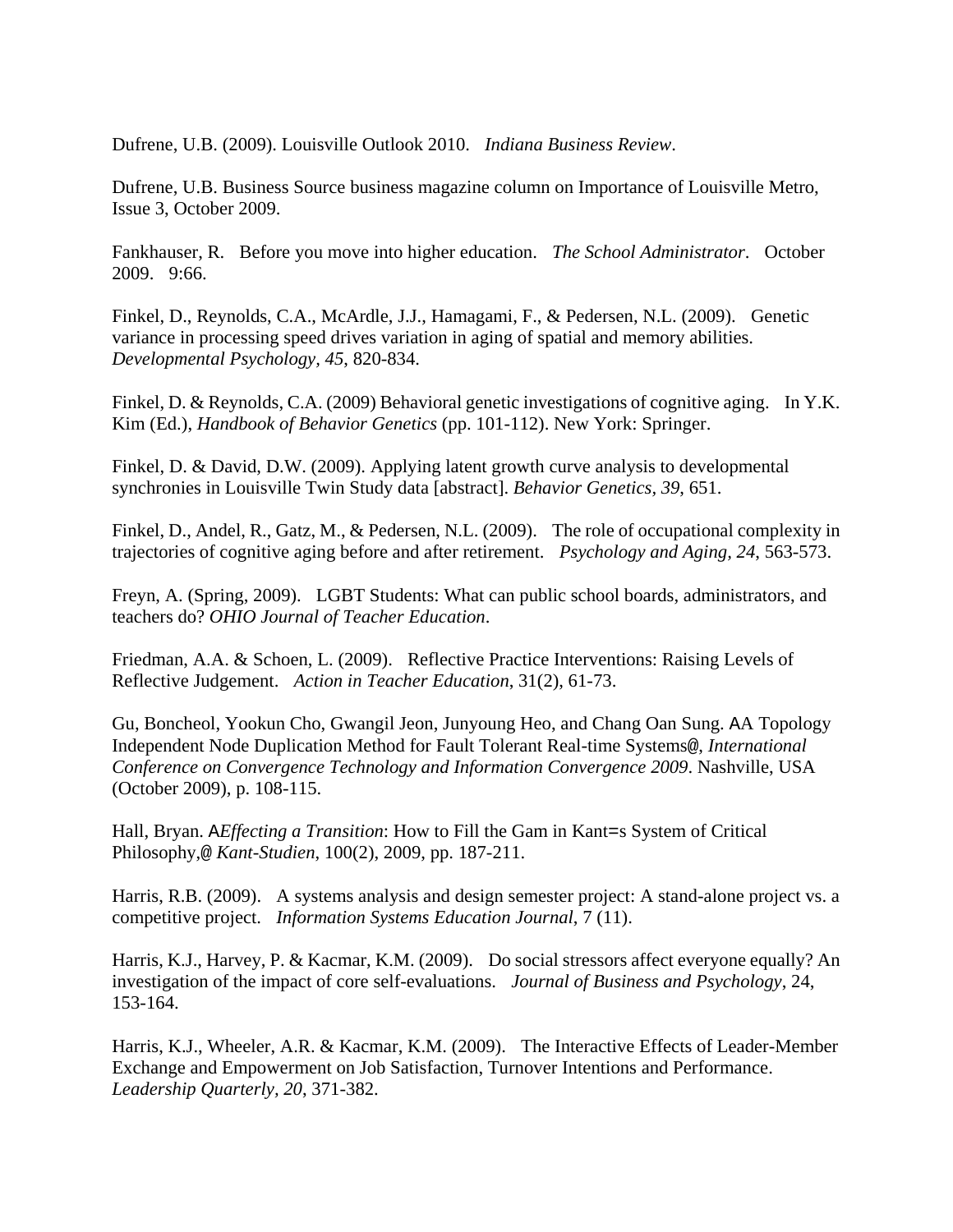Harris, R.B. (2009). A Systems Analysis and Design Course Experience with both MIS and CS Majors. *Information Systems Education Journal*, 7 (56).

Harris, R.B. & Marett, L.K. (2009). An Investigation of Liking of Computers, Help Received, and Job Outcomes for Computer Workers. *Journal of Organizational and End User Computing*, 21 (3), 60-79.

Harris, Michael, Klaus, Tim, Wingreen, Steve, and Blanton, Ellis. AJob Security and Other Employment Considerations as Predictors of the Organizational Attitudes of IT Professionals@, *International Journal of Global Management Systems*; *March, 2009* 1(1).

Harris, K.J., Harris, R.B., & Wheeler, A.R. (2009). Relationships between Politics, Supervisor Communication, and Job Outcomes. *Journal of Applied Social Psychology, 39 (11),* 2669-2688.

Harris, R.B. & Harris, K.J. (2009). Teaching Ethics in MIS Courses: An Introduction to Ethical Intensity and Eight Short Ethical Dilemmas for the Classroom. *Information Systems Education Journal*, 7 (6).

Harris, K.J., Harris, R.B. & Brouer, R. (2009). LMX and Subordinate Political Skill: Direct and Interactive Effects on Turnover Intentions and Job Satisfaction*. Journal of Applied Social Psychology, 39 (10)*, 2373-2395.

Harris, Michael L., Collins, Rosann Webb, and Hevner, Alan R. AControl of Flexible Software Development under Uncertainty@, *Information Systems Research*, Sep. 2009. 20 (3).

Harris, Michael L., Hevner, Alan R., and Collins, Rosann Webb. AControls in Flexible Software Development. *Communications of the Association for Information Systems*. 2009; 24(1).

He, Y., Lin, H., Wnag, J., & Wu, C. (2009). Price Discovery in the Round-the-Clock U.S. Treasury Market. Journal of Financial Intermediation 18, 464-490.

He, Y., Lin, H., Wu, C., & Dufrene, U.B. (2009). The 2000 Presidential Election and the Information Cost of Sensitive versus Non-Sensitive S&P 500 Stocks. Journal of Financial Markets 12, 54-86.

Hettiarachchi, S. and W. Spears (2009). Distributed adaptive swarm for obstacle avoidance. *International Journal of Intelligent Computing and Cybernetics*. Vol. 2, No. 4, pp. 641-671. Emerald Group Publishing Group.

Hollenbeck, J. ALessons Learned from the 1918-1919 Influenza Pandemic@. *Indian Journal of Microbiology*. (December 2009) 49: 348-351.

Hollenbeck, J., & Kirova, M., Boiadjieva, E. & Grigorova, A. The Constructivist Learning Environment Survey (CLES) and Teacher=s Perceptions of Their Teaching Methodology in Secondary Science Classrooms in Sofia, Bulgaria. *Chemistry*, Vol. 18. Iss. 5 (2009). Sofia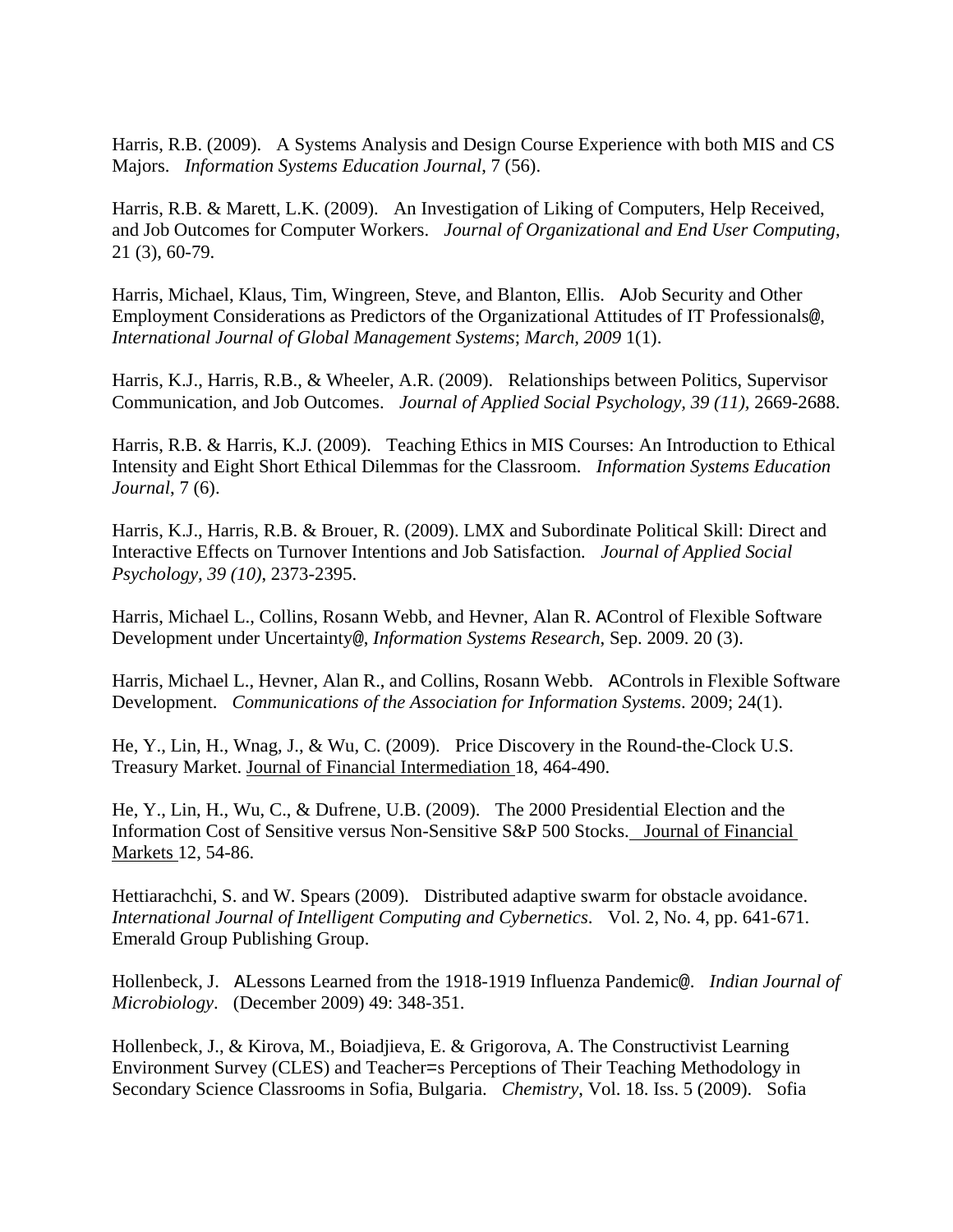University, St. Kliment Ohridski. Sofia, BG.

Hollenbeck, J. AImprove Science Learning with Problem Based Learning@. *The Hoosier Science Teacher.* Summer 2009. Volume 34, Number 4.

Jamski, William. ATo My Once and Forever Mentor@, *Empowering the Mentor of the Preservice Mathematics Teacher*, p. 13, published National Council of Teachers of Mathematics: Reston, VA, 2009.

Jamski, William. ATo My Once and Forever Mentor@, *Empowering the Mentor of the Beginning Mathematics Teacher*, p. 12, published National Council of Teachers of Mathematics: Reston, VA, 2009.

Jamski, William. ATo My Once and Forever Mentor@, *Empowering the Mentor of the Experienced Mathematics Teacher*, p. 12, published National Council of Teachers of Mathematics: Reston, VA, 2009.

Jamski, William. AThat=s Just the \_\_\_\_ of it,<sup>@</sup> *Mathematics Teacher*, Volume 103, Number 3, p. 175.

Jamski, William. Select Calendar Problems. *Mathematics Teacher*, Volume 102, Number 9 (May 2009), pp. 680, 681, 682, 683, 684, 685.

Jamski, William. Select Calendar Problems. *Mathematics Teacher*, Volume 103, Number 1 (August 2009), pp. 44, 46-47.

Jones, Brian. Contemporary Impressions, ANew Direction: Print Landscape@, Brian H. Jones, Spring/Summer 2009, Vol. 17, No. 1.

Kacmar, K.M., Harris, K.J., Carlson, D.S. & Zivnuska, S. (2009). Surface-Level Actual Similarity Vs. Deep-Level Perceived Similarity: Predicting Leader-Member Exchange Agreement. *Journal of Behavioral and Applied Management, 10,* 315-334.

Kacmar, K.M., Collins, B., Harris, K.J., & Judge, T. (2009). Core self-evaluations and job performance. *Journal of Applied Psychology, 94 (6)*, 1572-1580.

Keefe, Thomas J. (2009). **Money Issues for Students**. In Donna J. Dahlgren (Ed.). College Success Guide (302-316). New Jersey: Prentice-Hall.

Kim, Jung Y., Rex Gantenbein, and Chang Oan Sung. AA Discipline for Constructing Dynamic Intrusion Detection Systems@ *INFORMATION: An International Interdisciplinary Journal*, Vol. 12, No. 4 (2009).

Kimm, Haklin, Sung Shin, Chang Oan Sung. AFailure Management Development for Integrated Automotive Safety-Critical Software Systems@, *2009 ACM Symposium on Applied Computing*, Honolulu, Hawaii (March 2009), p. 517-521.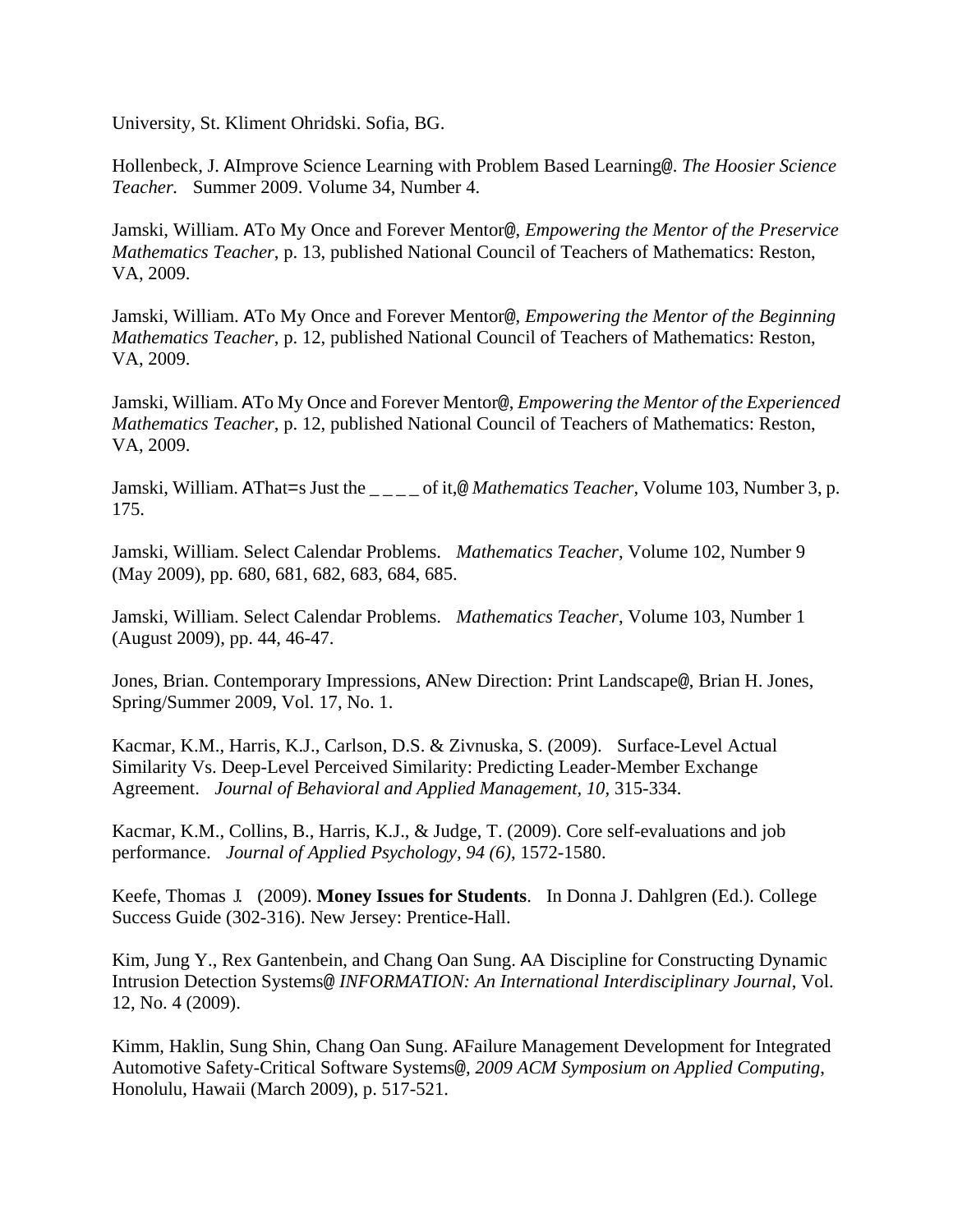Kingsbury, B.A. and Attum, O. 2009. Conservation Strategies: Captive breeding, translocation, and repatriation. In: *Snakes: Ecology and Conservation*. pp. 201-220. (Eds.) S. Mullin and Re. Seigel. Cornell University Press.

Kohn, M.C. and Bingman, V.P. (2009). Avian hippocampal role in space and content memory. *European Journal of Neuroscience, 30*, 1900-1908.

Lambert, Thomas. ABenchmarking and Measuring the Comparative Efficiency of Emergency Medical Services in Major U.S. Cities,@ with Hokey Min and Arun Srinivasan. *Benchmarking: An International Journal*, Vol. 16, No. 4, 2009.

Le Normand, Brigitte. AThe Modernist city reconsidered: changing attitudes of social scientists and urban designers in 1960s Yugoslavia,@ *Tokovi Istorije* 3-4/2008 (actually published in early 2009).

Le Normand, Brigitte. AUrban Development in Belgrade, 1945-1980,@ *Informationen zur Modernen Stadtgeschichte*, special issue on Southern European cities, 1/2009.

Li, H., Wnag, J., Wu, C., & He, Y. (2009). Are Liquidity and Information Risks Priced in the Treasury Bond Market? Journal of Finance 64, 467-503.

Little, Eldon, AUS Consumer Animosity Towards Vietnam: A Comparison of Generations@ with Joseph Little and K. Chris Cox. Journal of Applied Business Research Vol 25, No. 6 Nov/Dec. 2009, pp. 13-22.

Mason, Glenn M. 2009. Eocene aged fossilized filamentous bacteria: new evidence suggesting a bacterial genesis of siderite in the Green River Formation, Wyoming, *in* Proceedings of the 28<sup>th</sup> Oil Shale Symposium, *Colorado Energy Research Institute Document CERI-2009-2*, Colorado School of Mines Press, Golden, Colorado.

McIlvoy, L.H. National Guideline Clearinghouse (NGC). (September 2009). Guideline summary: Nursing Management of Adults with Severe Traumatic Brain Injury. In: National Guideline Clearinghouse (NGC). Rockville (MD): Available: http://www.guideline.gov.

Morgan, R. K. (2009). Student stalking of faculty: Impact and prevalence. *Journal of the Scholarship of Teaching and Learning, 9(2),* 98-116.

Pasadeos, Y., Phelps, J., & Edison, A. (2009). Searching for >Own Theory= in Advertising: An Update of Research Networks. *Journalism and Mass Communication Quarterly*, 85 (4), 785-806.

Rakich, Jonathan. AHartland Memorial Hospital: An An-Basket Exercise - Parts 1 & 2", (with John Paul and Kent Rondeau), reprinted in Richard L. Daft, Organization Theory and Design, 10<sup>th</sup> edition, South-Western, 2009.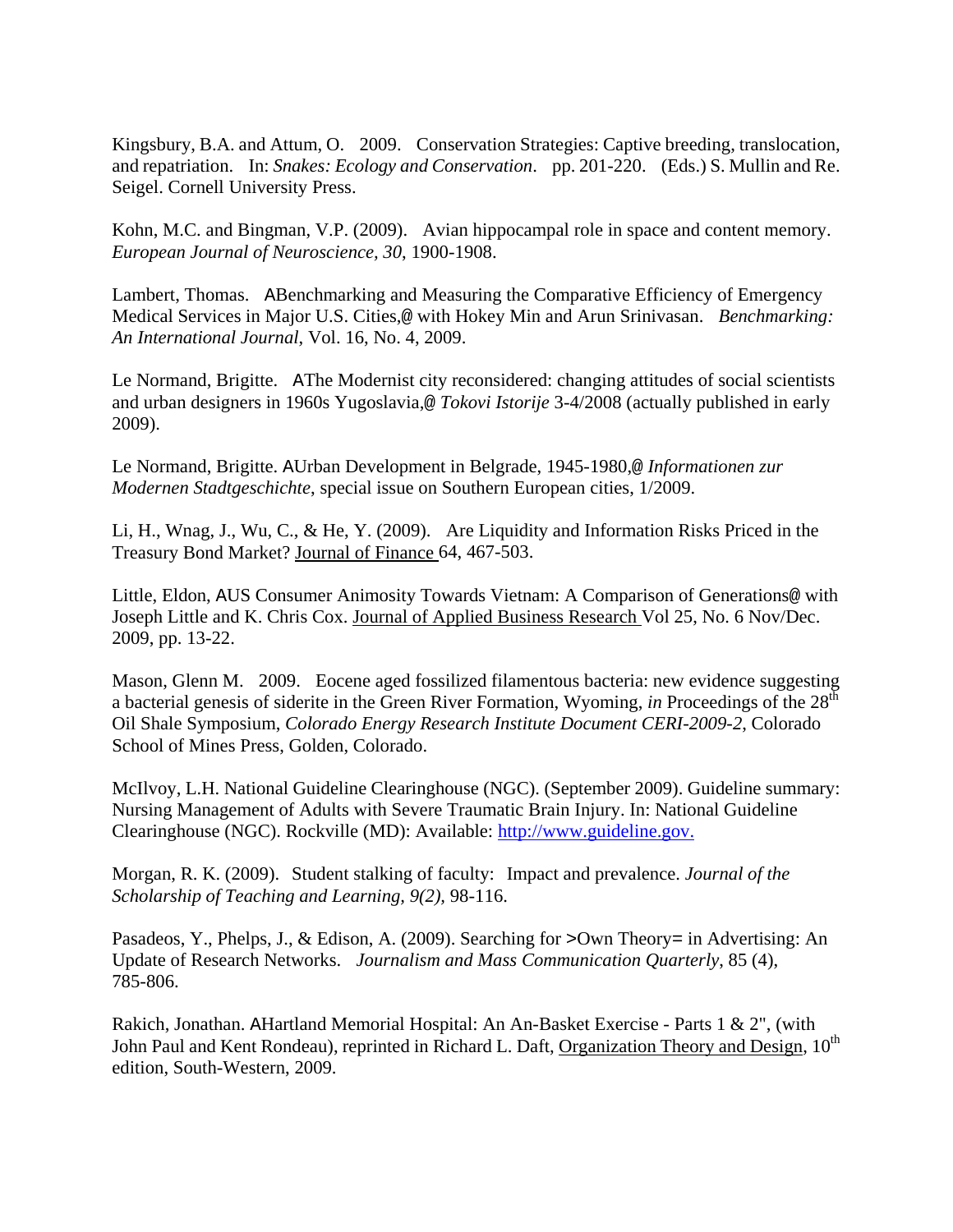Rakich, Jonathan. ACase Analysis Worksheets for Strategic Management Cases@, (with K. Voelker), Proceedings of the Academy of Business Disciplines, December 2009.

Ramachandran, S. AContemporary Issues in Undergraduate Informatics Education@, In the *Proceedings of the American Society for Engineering Education NCS Conference*, Grand Rapids, MI, April 3-4, 2009.

Ramachandran, S, T.N. Parnell and T.D. House. AUsing Popular Culture as a Pedagogical Tool to Teach Social Informatics Concepts@, In the *Proceedigns of the American Society for Engineering Education NCS Conference*, Grand Rapids, MI, April 3-4, 2009.

Rosen, C.R., Harris, K.J., & Kacmar, K.M. (2009). The emotional implications of organizational politics: An affective events perspective*. Human Relations, 62 (1),* 27-57.

Salas, Angela. AAn Honors Director=s Credo@. *Honors in Practice* 2009. Spring, 2009.

Salas, Angela. ABeginning a New Program on a Branch Campus of a State University.@ In *Branches: College and University Systems in Contemporary American Higher Education*. Ed. Samuel Schulman. NY: Praeger, 2009.

Salas, Angela. Article about hte use of Noel-Levitz=s College Student Inventory in strategizing retention initiative, in the fall issue of *Retention Success*, an electronic journal of the Noel-Levitz. August, 2009.

Schansberg, D. AAn Examination of Selected Economic Development Outcomes from Consolidation@ (with Dagney Faulk), *State and Local Government Review*, Vol. 41 #3, 2009; 193-200.

Schansberg, D. AIndiana=s Share of the >Stimulus=: Will Lemons Become Lemonade?@, *Indiana Policy Review*, Spring/Summer 2009, p. 4.

Tipgos, Manuel. ACorporate Social Responsibility and the Obesity Crisis in the United States.@ The Journal of Business (Special Issue). De La Salle University. Vol. 7, No. 1. May 2009. Pp. 99-110.

Todd, S. & Harris, K.J. (2009). When employees feel admired because of their work: Attitudinal and performance implications from professional sport clubs. *Journal of Behavioral and Applied Management,, 10(3)*, 377-395.

Todd, S.Y, Harris, K.J., Harris, R.B., & Wheeler, A.R. (2009). Career Success Implications of Political Skill. *Journal of Social Psychology, 149(3)*, 179-204.

Wheatley, M. and Wille, D. (2009). Changes in parents= stress as their children become adolescents: A validation of the stress index for parents of adolescents. *Psi Chi Journal of Undergraduate Research*, 14, 121-128.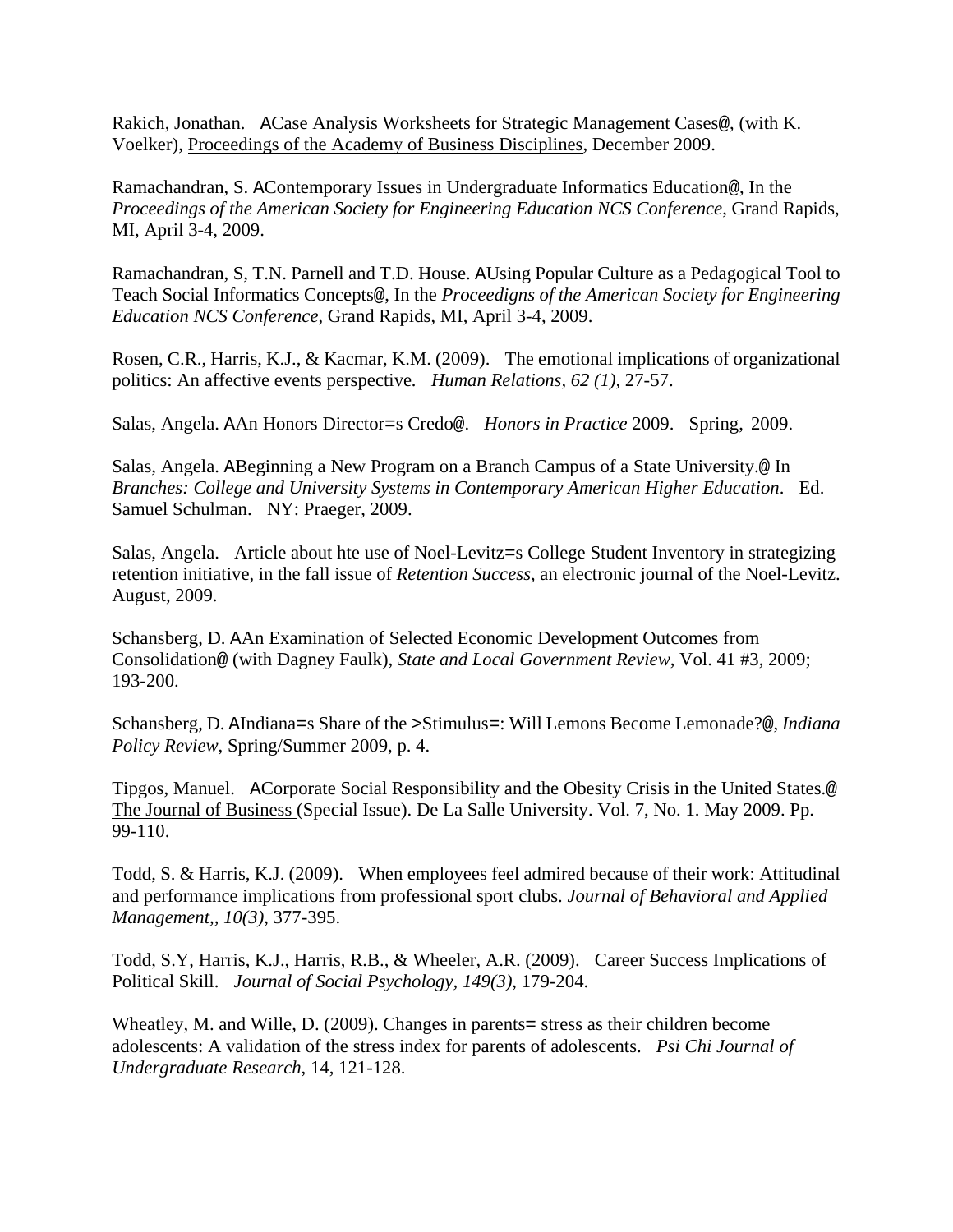Dr. Thomas P. Wolf, Emeritus Professor of Political Science

Wolf, Thomas P. *The British Politics Quarterly*, No. 135, Winter 2009, Chris Gifford, *The Making of Eurosceptic Britain: Identity and Economy in a Post-Imperial State* (Aldershot, UK & Burlington VT, USA: Ashgate, 2008), ix & 174 pp., Index, Bibliography, Cl.., \$99.95., pp. 11-12.

Wolf, Thomas P. *The British Politics Quarterly*, No. 135, Winter 2009. Colin Turpin & Adam Tomkins, *British Government and the Constitution* (Cambridge & New York: Cambridge University, Law in Context series, 2007 sixth ed.), liv & 846 pp., Index, pb., \$65.00. pp. 12-13. Wolf, Thomas P. *The British Politics Quarterly*, No. 135, Winter 2009. Bonnie M. Meguid, *Party Competition between Unequals*: *Strategies and Electoral Fortunes in Western Europe* ( Cambridge, UK & New York, USA, Cambridge University, Cambridge Studies in Comparative Politics, 2008), xvii & 315 pp., Index, Bibliography, Cl.,\$95.00., p. 13.

Wolf, Thomas P. *The British Politics Quarterly*, No. 136, Spring 2009. Stephen Thornton, *Richard Crossman and the Welfare State: Pioneer of Welfare Provision and Labour Politics in Post-War Britain* (London & New York; Taurus Academic Studies, 2009), ix & 209 pp., Index, Bibliography, Cl. \$85.00. p. 12

Wolf, Thomas P. *The British Politics Quarterly*, No. 137, Summer 2009. Terrence Casey, ed., *The Blair Legacy: Politics, Policy, Governance and Foreign Affairs* (New York: Palgrave Macmillan, 2009), xviii & 343 pp., Index, Bibliography, cl. \$95.00, pb. Index, Bibliography, \$37.50. pp. 9-12.

Wolf, Thomas P. *The British Politics Quarterly*, No. 137, Summer 2009. Peter Kilfoyle, *Lies, Damned Lies and Iraq: An In-depth Investigation into the Case for War and How it was Misrepresented* (Petersfield: Harriman House. 2009), ix & 338 pp., Index, Cl. ₤16.99. p. 13

Wolf, Thomas P. *The British Politics Quarterly*, No. 138, Fall 2009. Peter Dorey, *British Conservatism and Trade Unionism, 1945-1964* (Farnham, UK & Burlington, VT.: Ashgate, Modern Economic & Social History series, 2009), xi & 200 pp., Index, Bibliography, Cl. \$99.95. pp. 11-13

Wolf, Thomas P. *The British Politics Quarterly*, No. 138, Fall 2009. David Denver, *Elections and Voters in Britain* (New York: Palgrave Macmillian, 2007, 2<sup>nd</sup> ed.), xi & 226 pp., Index, Bibliography, Cl. \$105.00. pp. 10-11.

Wolf, Thomas P. *The British Politics Quarterly*, No. 138, Fall 2009. Keith Hamilton & Patrick, eds., *Slavery, Diplomacy and Empire: Britain and Suppression of the Slave Trade, 1807-1975* (Brighton & Portland, OR: Sussex Press, 2009), iv & 229 pp., Index, Cl. \$74.95. p. 11

Wolf, Thomas P. *The British Politics Quarterly*, No. 138, Fall 2009. Christopher J. Kam, *Party Discipline and Parliamentary Politics* (Cambridge & New York: Cambridge University, 2009), xi & 265 pp., Index, Bibliography. Cl. \$90.00., pp. 13-14.

Wolf, Thomas P. *The British Politics Quarterly*, No. 138, Fall 2009. Gareth Stockey, *Gibraltar,*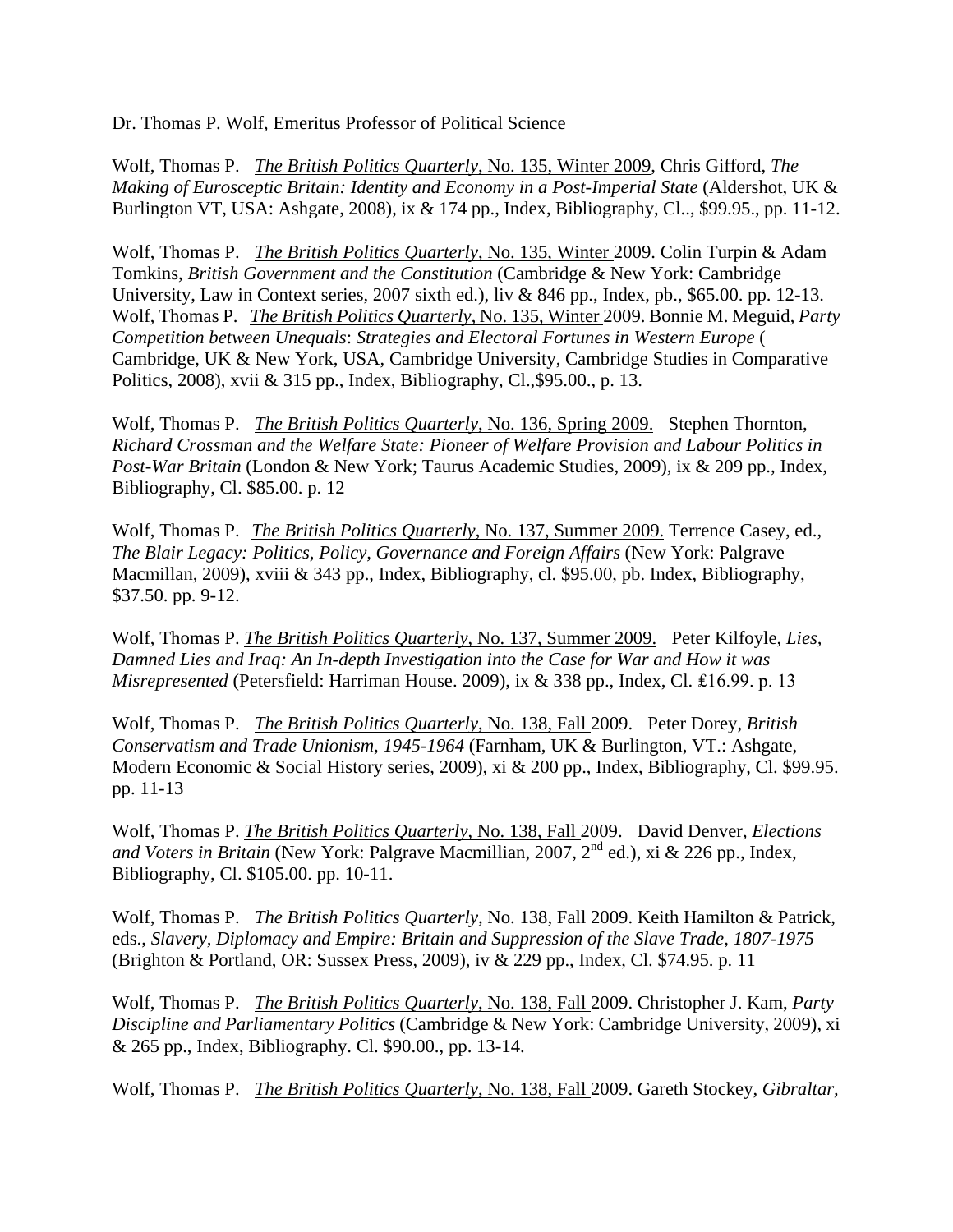*'A Dagger in the Spine of Spain?*' (Brighton & Portland, Ore.: Sussex Academic Studies on Contemporary Spain: 2009), xv & 304 pp., Index, Bibliography, Cl. \$74.95 & ₤45.00. p. 13

Wong, Alan & S. Elankumaran (India). Business Students= Perceptions of Corporate Social Responsbility in the United States and India, *International Journal of Business and Public Administration*, Volume 6, Number 2, Summer 2009.

Wong, Alan, Fu Long (China) and S. Elankumaran (India). Business Students= Perceptions of Corporate Social Responsbility: The United States, China, and India, *Corporate Social Responsbility and Environmental Management*, Online Version - published on November 23, 2009; DOI: 10.1002/csr.216.

Woodward, L.E. & Galvin, P.R. (2009). Psychological disarmament and geographical resettlement of Liberian former child-soldier refugees in Ghana. *Annals of the Association of American Geographers*.

Zimbler, DL, WF Penwell, JA Gaddy, SM Menke, AP Tomaras, PL Connerly, and LA Actis. 2009. Iron acquisition functions expressed by the human pathogen *Acinetobacter baumannii. Biometals* 22, 23-32..

# **BOOKS**

Carducci, B.J. (2009). *The psychology of personality: Viewpoints, research, and applications*   $(2<sup>nd</sup>$  ed.). Malden, MA: Wiley-Blackwell.

Carducci, B.J. (2009). *Student study guide for the psychology of personality: Viewpoints, research, and applications*. (2nd ed.). Malden, MA: Wiley-Blackwell.

Carducci, B.J. (2009). *Test bank for the psychology of personality: Viewpoints, research, and applications* (2<sup>nd</sup> ed.). Malden, MA: Wiley-Blackwell.

Franz, S., Morgan, R., & Yanchus, N. (2009). *Psychological Science (3rd Ed): Instructor's Resource Manual.* New York: Norton & Company

Henner, V., T. Belozerova, K. Forinash. *Mathematical Methods in Physics; Patrial Differential Equations, Fourier Series, and Special Functions*; a graduate level textbook. (850 pages with interactive software. A.K. Peters Ltd. 2009.

Jenks, Richard. *Test Bank: Sociology in Our Times* (7<sup>th</sup> ed.), Wadsworth, Belmont, CA.

## **MEDIA MATERIALS**

Allman, Ronald. SuperGirls, Inc. Logo. Date of Publication: February 2009.

Allman, Ronald. Italian American Psychology Assembly Conference Web Site. Date of Publication: February 2009.

Allman, Ronald. T-shirt design for First Baptist Church of Jeffersonville. Date: August 2009 -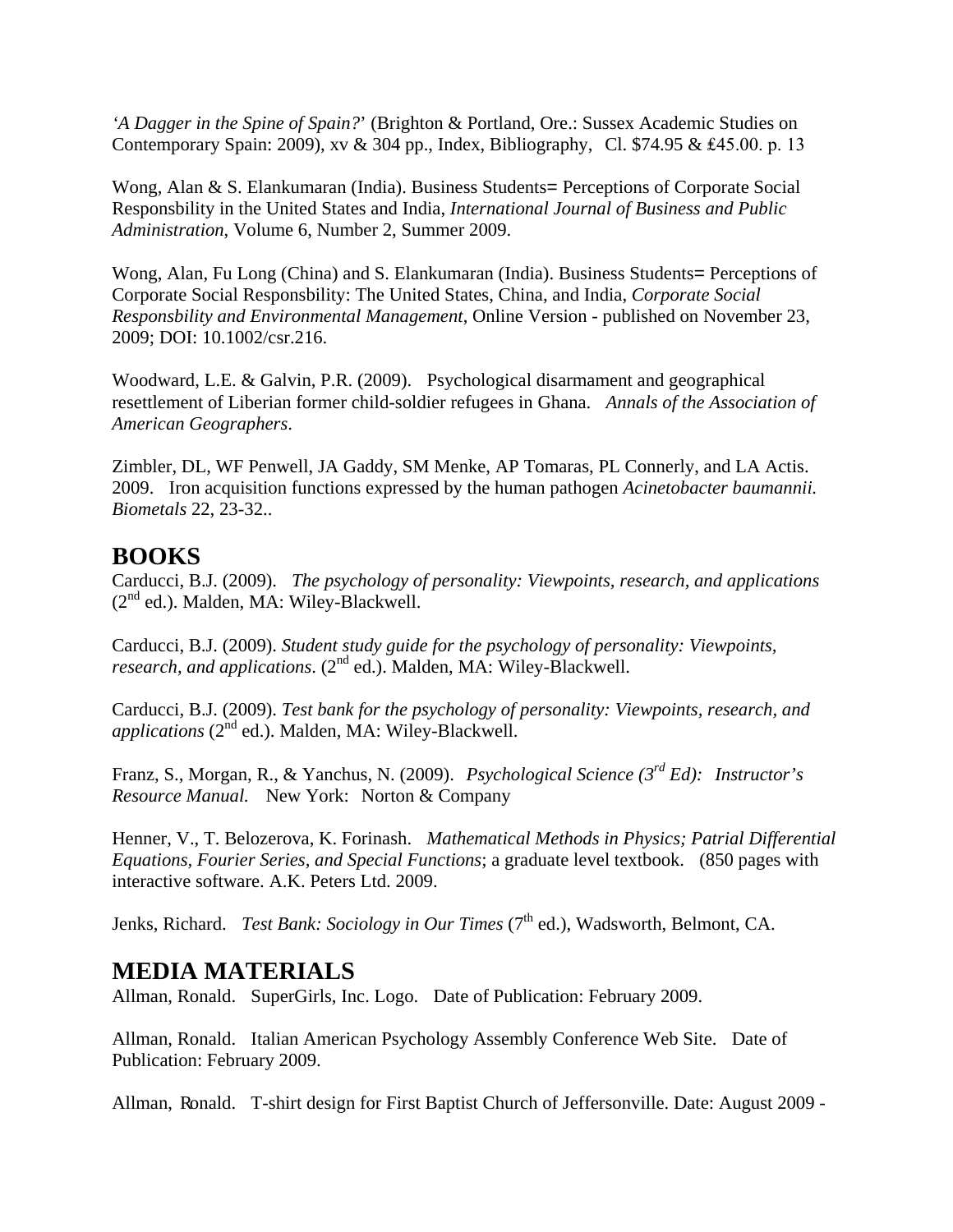two designs accepted and printed.

Allman, Ronald. Poetry reading for APoetry is for Everybody@. Date: April 9, 2009.

Allman, Ronald. Wrote and created art for 5 articles on TheBestWho.com, January thru October 2009.

Free, Kathleen. What If? What Else? What then? A Critical Thinking Game: Surgical Nursing Edition.

#### **PAPERS PRESENTED**

Accardi, M. T. (2009). American Library Association, Chicago, IL, July 2009 Poster Session Presentation: "Building a Community of Emerging Leaders."

Accardi, M. T. and Donovan, C. (2009) Indiana University Librarians' Day, Indianapolis, IN, May 2009. Roundtable Leader: "The IU Libraries Instruction Congress: Creating a Platform for Communication and Collaboration."

Ambrose, Timothy. AChildhood, Paradise and Creation in the Poetry of Juan Ramon Jimenez.@ Paper presented at the  $62<sup>nd</sup>$  Annual Kentucky Foreign Language Conference. University of Kentucky-Lexington: April 16-18, 2009.

Ambrose, Timothy. AThe World Bewitched: Dionysus and the Goddess in Don Quijote.@ Paper presented at the 59<sup>th</sup> Annual Mountain Interstate Foreign Language Conference. Furman University-Greenville, South Carolina: October 8-10, 2009.

Ambrose, Timothy. AOntology and the Pre-Modern Mind in Jorge Guillen=s *Cantico*.@ Paper presented at the 37<sup>th</sup> Annual Louisville Conference on Literature and Culture Since 1900. University of Louisville: February 19-21, 2009.

Anderson, Virginia. AA Double Take on the Double Helix: Bringing the Rhetoric of Science into the Composition Classroom.@ Indiana College English Association Conference. Huntington University, Huntington, Indiana. 23 October 2009.

Attum, O., W. Farag, and S.M. Baha El Din. Retention rate of hard released translocated Egyptian tortoise.  $7<sup>th</sup>$  Annual Symposium on the Conservation and Biology of Tortoises and Freshwater Turtles. St. Louis, Missouri. August 5-8, 2009.

Babione, C. & Chang, S. (2009). *Two studies directed towards school change.* ATE/IACTE 62<sup>nd</sup> Annual Fall Teacher Education Conference, October 11, Nashville, Indiana.

Babione, C. (2009). *What is the progress of the* >*teacher inquiry*<sup>=</sup> *movement?* Roundtable discussion. 23rd Annual Midwest ATE Spring Conference, April 3, Lafayette, Indiana. Badia, Mindy. APerforming Classical Spanish Drama on the U.S./Mexico Border: Adaptation, Contamination, Purification@. Kentucky Foreign Language Conference, April 2009.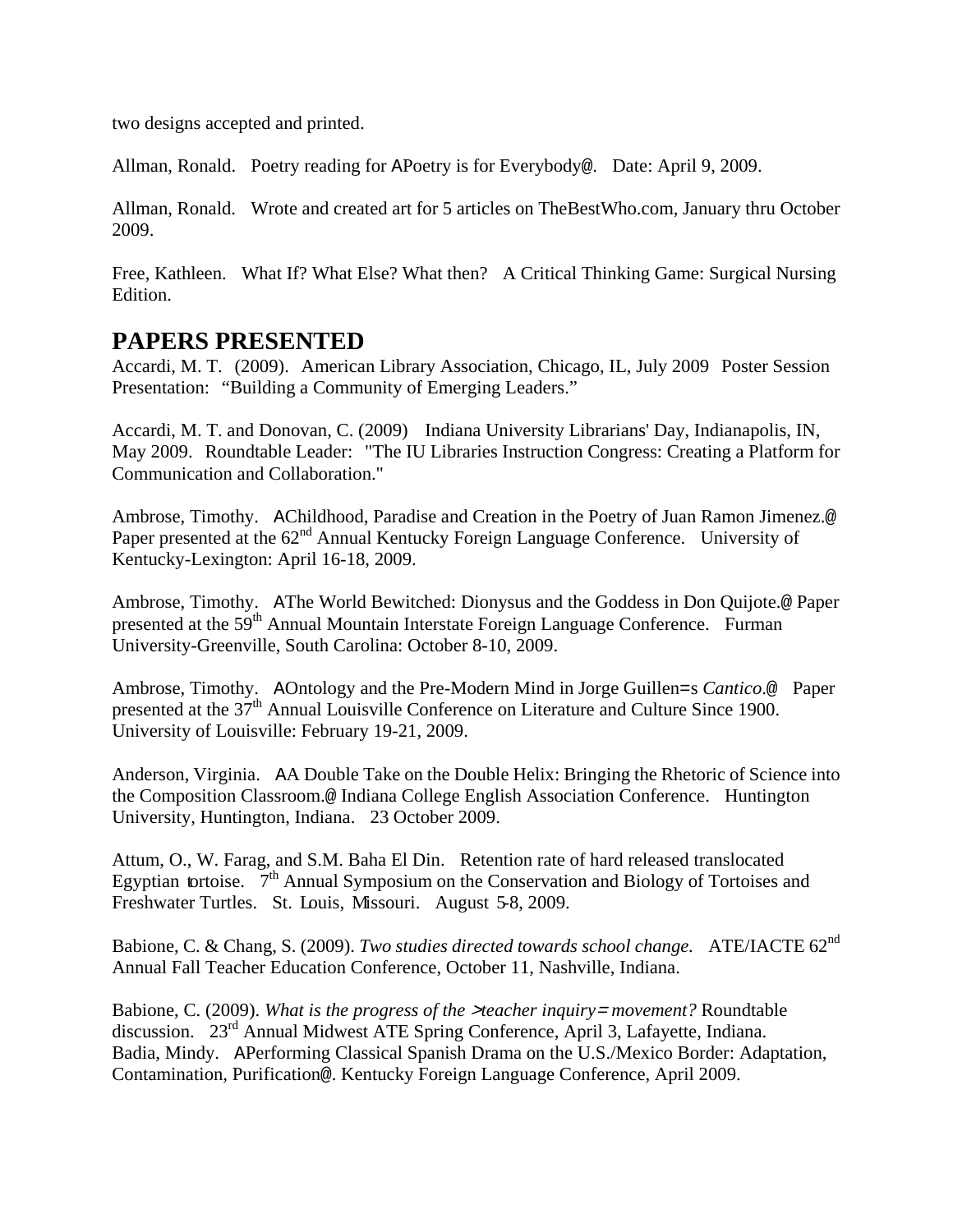Badia, Mindy. AA Dominican Don Quixote: *The Brief Wondrous Life of Oscar Wao*@. LASA Conference, June 2009.

Badia, Mindy. ARape. Cnesorship, and *El alcalde de Zalamaea*, 2009. " AHCT Conference, March, 2009.

Barr, Lindsey M., Charles Barlowe, and Pamela L. Connerly. 2009. Antibiotic is necessary for robust plaque formation by a novel, filamentous *Acinetobacter* phage. Indiana Academy of Science  $125<sup>th</sup>$  Fall Meeting. Indiana University Kokomo.

Barr, Lindsey, Charlie Bowman, and Pamela Connerly. 2009. A novel filamentous *Acinetobacter* phage requires carbenicillin for plaque formation. Molecular Genetics of Bacteria and Phages Meeting. Univeristy of Wisconsin-Madison. Madison, WI. (Poster presentation at international meeting).

Beeby, James M. AThe First New Deal, 1933-1935: How it Transformed the United States.@ Lecture to the Teaching American History from the US Federal Government at the University of Louisville, KY, June 15, 2009.

Bochan, Bohdan. AThe Aesthetics of Bread in German Short Stories.@ 37<sup>th</sup> Annual Louisville Conference on Literature and Culture since 1900, February 19-21, 2009.

Bochan, Bohdan. AThe Discourse of the Hands in Heinrich Boll=s Novels.<sup>@</sup>  $34<sup>th</sup>$  Annual European Studies Conference at the University of Nebraska Omaha, Oct. 1-3, 2009.

Boesche-Taylor, E. And D.W. Taylor. 2009. Inquiry-based high school science lab: Using fossils to demonstrate types of fossilization and relationships of plants. The  $9<sup>th</sup>$  North American Paleontological Convention (NAPC), Abstrracts Volume, Pg. 282 (Invited Contribution to Symposium).

Boiadjieva, E. Grigorova, A. Hollenbeck, J., & Kirova, M. *Making the Case for Constructivist Teaching Methodology in Teaching Secondary Chemistry*. Sofia Secondary School for Mathematics and Science. Sofia, Bulgaria. March 2009.

Booth, S.L., Harris, K.J. & Harvey, P. (2009). Personality, Situation, and Person-Situation Interaction Predictors of Coworker Abuse. Presented at the *Society for Industrial and Organizational Psychology Meeting*, New Orleans, Louisiana, April, 2009.

Bradley, Mary. Poster Presentation at The Association for Counselor Education and Supervision (ACES) Conference, October 2009, San Diego, CA; ACounselor Educators Working With and Advocating for ELL Students and Their Families@.

Bradley, Mary. Presentation at the International Foundation for Gender Education (IFGE) Conference, February 2009, Washington, DC; AWillingness is the Key to a Relationship@.

Bradley, Mary and Freyn, Amy. Presentation at Association of Teacher Education Institute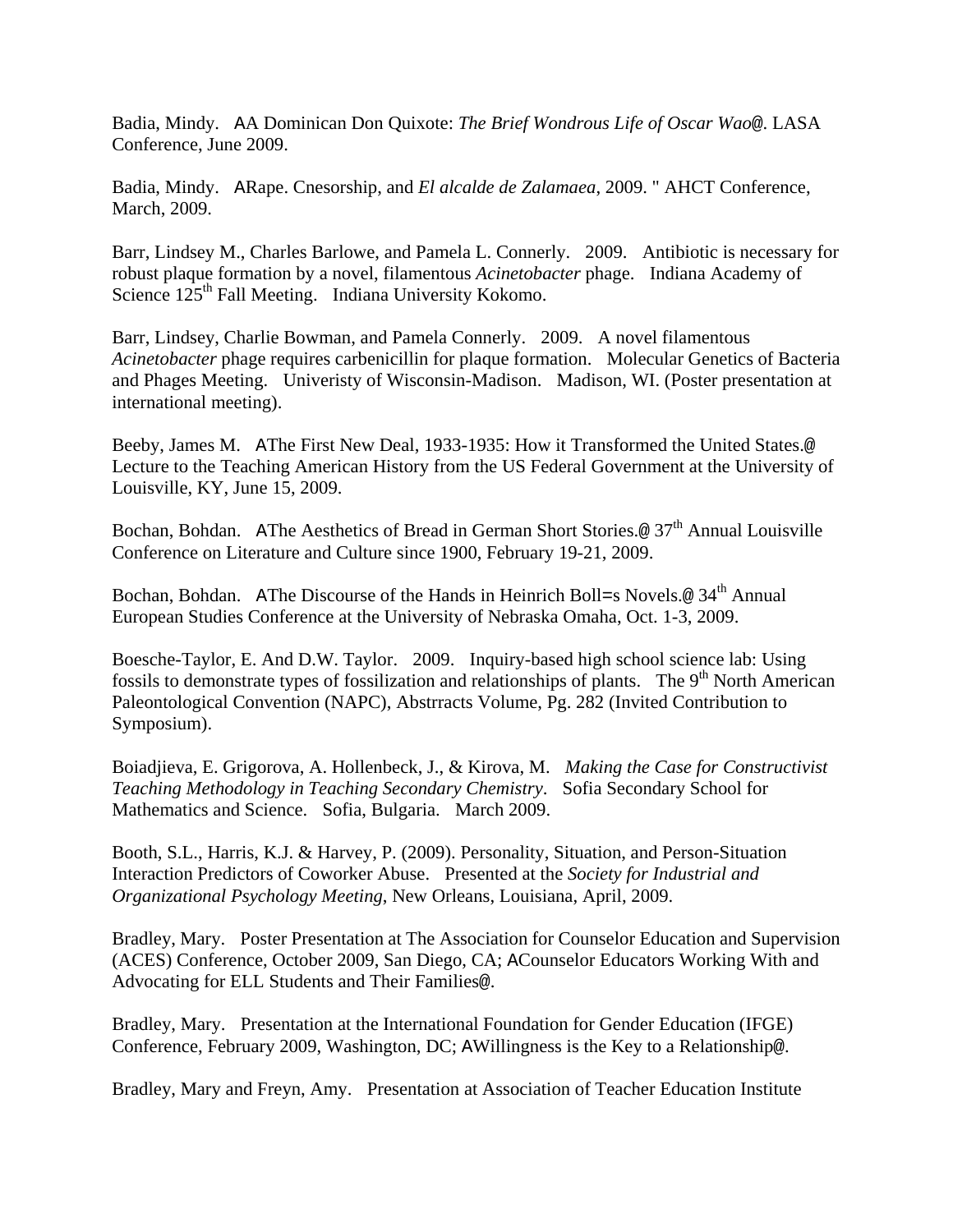(ATE-I) Conference, October 2009, Brown County, Indiana; AFostering a Safe School Environment for LGBT Students@.

Bradley, Mary. Poster Presentation at The American Psychological Association (APA) Conference, August 2009, Toronto, Canada; ASelf efficacy for aggression and Pro-social Behavior and Affective experiences of Middle School Children who Bully.@

Carducci, B.J. (2009, June). *Linking EST with the invention of the telephone: The Italian-American connection*. Paper presentation a the Inaugural International Conference of Italian and Italian-American Psychologists, Palermo, Sicily.

Carducci, B.J. (2009, June). *The persistent pervasiveness of shyness: 1977 vs. 2007.* Poster presentation at The Inaugural International Conference of Italian and Italian-American Psychologists, Palermo, Sicily.

Carducci, B.J. & Clarke, J.L. (2009, June). *Looking happy as a strategy for being happy*. Poster presentation at the Inaugural International Conference of Italian and Italian-American Psychologists, Palermo, Sicily.

Carducci, B.J. (2009, August). *Sexual selection, gender, and fiscal allocation: A teaching module*. Poster presentation at the meeting of the American Psychological Association, Toronto.

Carducci, B.J. & Clarke, J.L. (2009, August). *Putting on a happy face: Cognitive and strategic correlates*. Poster presentation at the meeting of the American Psychological Association, Toronto.

Chalmers, K., Dahlgren, D. and Wille, D. (May, 2009). *Reinvigorating classroom discussions with the help of you tube.* Presentation at the College Teachers of Undergraduate Psychology session, Midwest Psychological Association Annual Meeting, Chicago, IL

Chang, S.H. (2009, March 20-21). *A comparison of East and West Elementary Teacher Education Programs*. Paper presented at the conference of United Societies of China Studies, Louisville, KY.

Chang, S.H. (2009, October 10-12). *Reading attitude of struggling elementary students.* Paper presented at the 62<sup>nd</sup> annual ATE-I/IACTE Teacher Education Conference, Nashville, IN.

Christiansen, L. And Gray, D. Marketing to Patients: A Legal and Ethical Perspective, Academy of Legal Studies in Business. Denver, Colorado.

Clark, N. And Fankhausser, R. (February 2009). Are these challenges on our horizon? Paper presentation at the American Association of School Administrators National Conference on Education: Conference within a Conference. San Francisco, CA.

Dahlgren, D., Roberts, G., Creamer, D. And Phipps, G. (2009). Examining the impact of an intensive first year seminar on at risk students. Presented at the 22<sup>nd</sup> International Conference on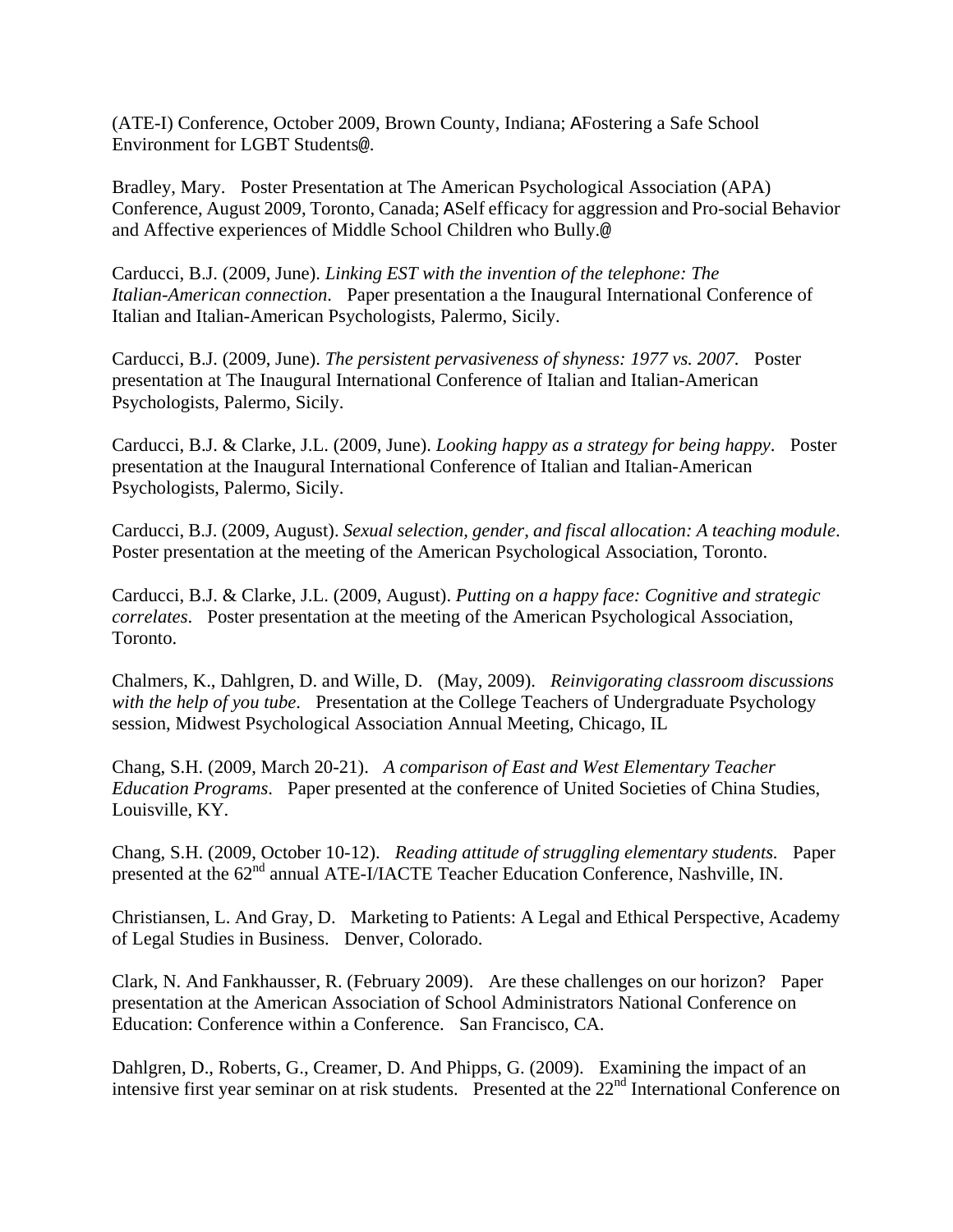the First-Year Experience in Montreal, Canada, July 22.

Dahlgren, D. (2009). Cultural differences and similarities in beliefs about intelligence: A comparison of American and Chinese college students. Presented at China=s Rise and it=s Impact on Asia Conference, March 21, Louisville, KY.

Daily, D. & Shea, C. (2009, April 3). Online, In Class, & In the Field: Going Abroad Without Leaving the Country. 23<sup>rd</sup> Annual Midwest ATE Spring Conference, Lafayette, IN.

Deterding, A.L. (2009). *Fantasies in the classroom: Using Symbolic Convergence Theory in the small group communication classroom* G.I.F.T.S. presented at the Central States Communication Association conference, St. Louis, MO, April 2009.

Deterding, A.L. (2009). *Do you know what?: Topics and functions of secrets in the young adult sibling groups*., Paper presented at the Western States Communication Association conference, Phoenix, AZ, February 2009.

Duffy, K. And O. Attum. Testing the reliability of age determination in the Egyptian tortoise. 7<sup>th</sup> Annual Symposium on the Conservation and Biology of Tortoises and Freshwater Turtles. St. Louis, Missouri. August 5-8, 2009.

Dunlop, Ronald. Presented at the National Academic Advisors= Association (NACADA) Annual Conference in San Antonio: *AMoving from Shy to Successfully Shy - What are the Results?*@.

Durham-Barnes, Joanna.<sup>A</sup>*When race is not a factor*B*maintaining racial balances in urban schools.*@ Paper presentation. National Association of Multicultural Education International Conference. Denver, CO (Oct. 28-31, 2009).

Edison, A. (2009, May). The One-Minute Memo: Effectiveness of Daily Use in Introductory Psychology Classes. Presented at the annual meeting of the Midwestern Psychological Association, Chicago, IL.

Edmonds, KE. APhotoperiod Regulation of Reproduction and Ontogeny of Pineal Melatonin in the Marsh Rice Rat (*Oryzomys palustris*)@ Oral presentation at the Indiana Academy of Sciences Annual Meeting, Indiana University Kokomo, Kokomo, IN (10/23/09).

Edmonds, KE. AEffects of Melatonin and Plant Hormones on Reproductive Development in the Marsh Rice Rat (*Oryzomys palustris*).@ Poster presentation at the Society for Behavioral Neuroendocrinology Annual Meeting, Michigan State University, E. Lansing, MI (6/24-27/09).

Ernstberger, Kathryn. Presented at the CEO Roundtable, ASpreadsheet Modeling - Beyond Cell Formulas and Graphhing,@ 7/24/09.

Ernstberger, Kathryn. Presented a paper at the Decision Science Institute National meeting, ABenefits and Effectiveness of Closed-Loop Gift Card Promotions by Businesses,@ with D.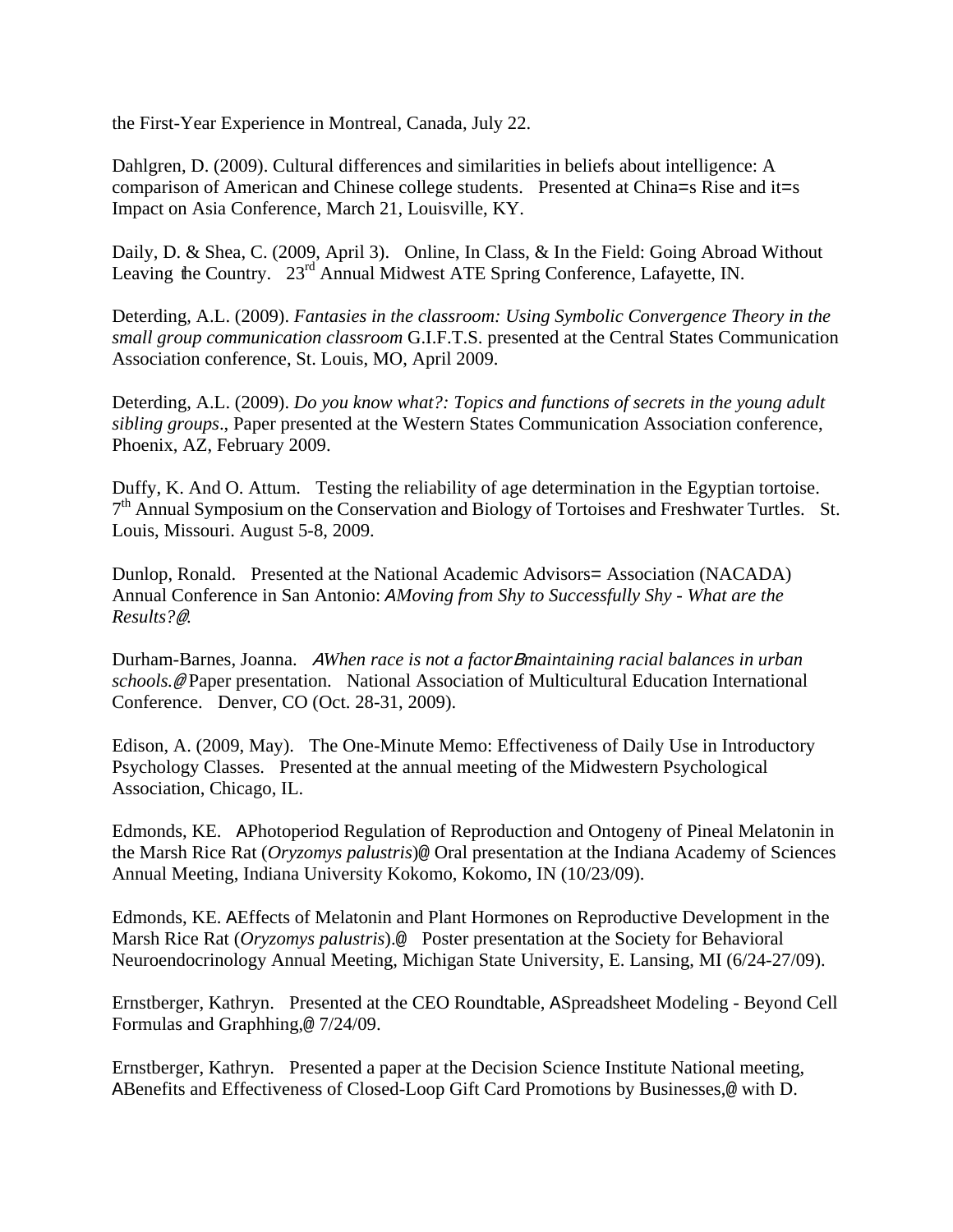McDowell and J. Parris, 11/14.09.

Farrell, William. Presented a paper APolitics, Punishment, and Vocabularies of Motive@ at the annual meetings of the American Society of Criminology, November 2009 in Philadelphia.

Finkel, D. Reynolds, C.A., & Pedersen, N.L. (2009, November). *Both Olfactions and ApoE contribute to the decline trajectories in normal cognitive aging*. Annual meeting of the Gerontological Society of America, Atlanta, GA.

Finkel, D. (2009, May). *Classroom debates promote critical thinking*. Annual meeting of the Council of Teachers or Undergraduate Psychology, Chicago, IL.

Freyn, A., Herdoiza, M. & Estevez, I. (April, 2009). *Global Education, Citizenship and Service: Impact of International Cultural Immersion on Pre-service and In-service Teachers and Beyond*. Presentation at the Association of Teacher Educators-Midwest Spring Conference, Lafayette, IN.

Freyn, A., Herdoiza, M. & Dickinson, E. (October, 2009). Networking for Capacity Buiding in ESL/ENL Best Practices. Presentation at the Consortium for Research on Educational Accountability and Teacher Evaluation (CREATE), Louisville, KY.

Freyn, A., Herdoiza, M. & Murray, G. (August, 2009). *The Impact of International cultural Immersion on Pre-service and In-service Teachers: Changing Lives, One Teacher at a Time*. Presentation at the Association of Teacher Educators Summer Conference, Reno, Nevada.

Galvin, P.R. & Woodward, L.E. (2009, April). *Forbidden hills: The abode of Apra in Ghana*, *West Africa*. Paper presented at the annual meeting for International Association for the Study of Environment, Space, and Place, Baltimore, MD.

Galvin, Peter and Lucinda Woodward. AForbidden Hills: The abode of Apra in Ghana, West Africa@, Indiana Academy of Social Sciences Annual Meeting, IU Southeast, New Albany, October 16, 2009.

Hall, Bryan. Commented on Chris Johns= AKant=s Criticism of Leibniz on the Two Sources of Our Cognition@, Midsouth Philosophy Conference, University of Memphis, April 16-18, 2009.

Hall, Bryan. Presented AKant=s Non-Reductive Analytic/Synthetic Distinction@, Midsouth Philosophy Conference, University of Memphis, April 16-18, 2009.

Harris, Michael, Klaus, Tim, Wingreen, Steve, Domino, Madeline, LaRouge, Cynthis, Newton, Sandra, and Blanton, Ellis. AThe Effects of Job Security and Other Employment Considerations on the Organizational Attitudes of IT Professionals@. SIGMISCPR, 2009.

Harris, Michael, Collins, Roann W., and Hevner, Alan R AManaging Software Product Development Innovation and Adaptability@, *AMCIS 2009.*

Harris, Michael L., Collins, Rosann Webb, and Hevner, Alan R. AAgile Methods: Fast-Paced, but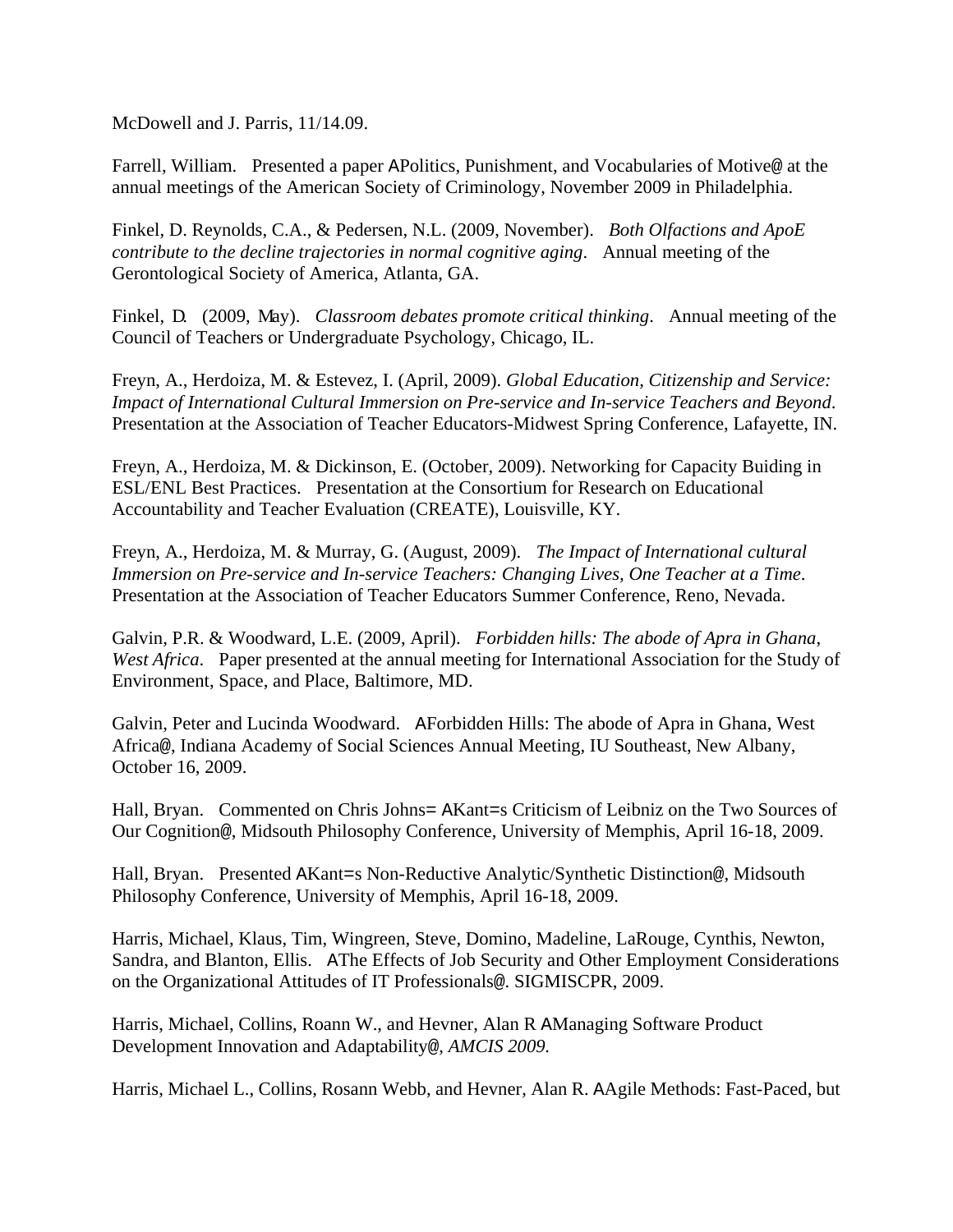How Fast?@, *AMCIS 2009.*

Harris, K.J. & Kacmar, K.M. (2009). Perceived Politics and Political Skill: Exploring the Different Faces of Politics in Organizations. Presented at the *Academy of Management Meeting*, Chicago, Illinois, August, 2009.

Harris, K.J., Marett, L.K>, & Harris, R.B. (2009). Technology-Related Pressure and WFC: Main Effects and an Examination of Moderating Variables. Presented at the *Academy of Management Meeting*, Chicago, Illinois, August 2009.

Harvey, George. > *Techne* and the Unity of the Good in Plato and Aristotle= presented at the Pacific Division meeting of the American Philosophical Association, Vancouver, B.C., April 2009.

Harvey, George. >Plato on the Good and Human Practices= (invited presentation), Ball State University, Muncie, IN, October 2009.

Harvey, P., Buckless, A., Pescosolido, A. Harris, K.J., & Kacmar, K.M. (2009). Shaping Ethicality Perceptions and Employee Outcomes with Leader Political Skill. Presented at the *Society for Industrial and Organizations Psychology Meeting*, New Orleans, Louisiana, April 2009.

Harvey, P., Harris, K.J., Gillis, W., & Martinko, M. (2009). Negative Perceptual and Behavioral Outcomes of Psychological Entitlement. Presented at the *Southern Management Association*, Asheville, North Carolina, November, 2009.

Harvey, P. & Harris, K.J. (2009). Frustration-Based Outcomes of Entitlement and the Influence of Supervisor. Presented at the *Academy of Management Meeting*, Chicago, Illinois, August, 2009.

He, Yan. AIntraday Liquidity Dimensions by Ownership and Location in the Chinese Stock Markets: A Puzzle of Shenzhen B. Shares,@ with J. Wang, and C. Wu, presented at the *Decision Science Institute* International Conference, New Orleans, Louisiana, November 2009.

Herdoiza, Magdalena. *AIntercultural Dialogue: Discourse and Realities of Indigenous and Mestizos in Ecuador and Guatemala*@, presented at the 53<sup>rd</sup> International Congress of Americanists, Mexico City (July 19-24, 2009). Panel: ALanguage and Identity@.

Herdoiza, Magdalena. A*Issues of Multicultural Dialogue in the U.S.,*@ key note speaker at the workshop organized by the Department of English Education at the University of the Americals (UDLA) in Quito, Ecuador (June 5, 2009).

Hestevold, N., McCallum, D., Rhodes, N., & Edison, A. (2009, March). Risky driver/passenger intentions across elementary, middle and high school students. Paper presented at the conference of the Society for Advancement of Violence and Injury Research (SAVIR), Atlanta, GA.

Hestevold, N., Rhodes, N., McCallum, D., Edison, A., & Pivik, K. (2009, March). The Social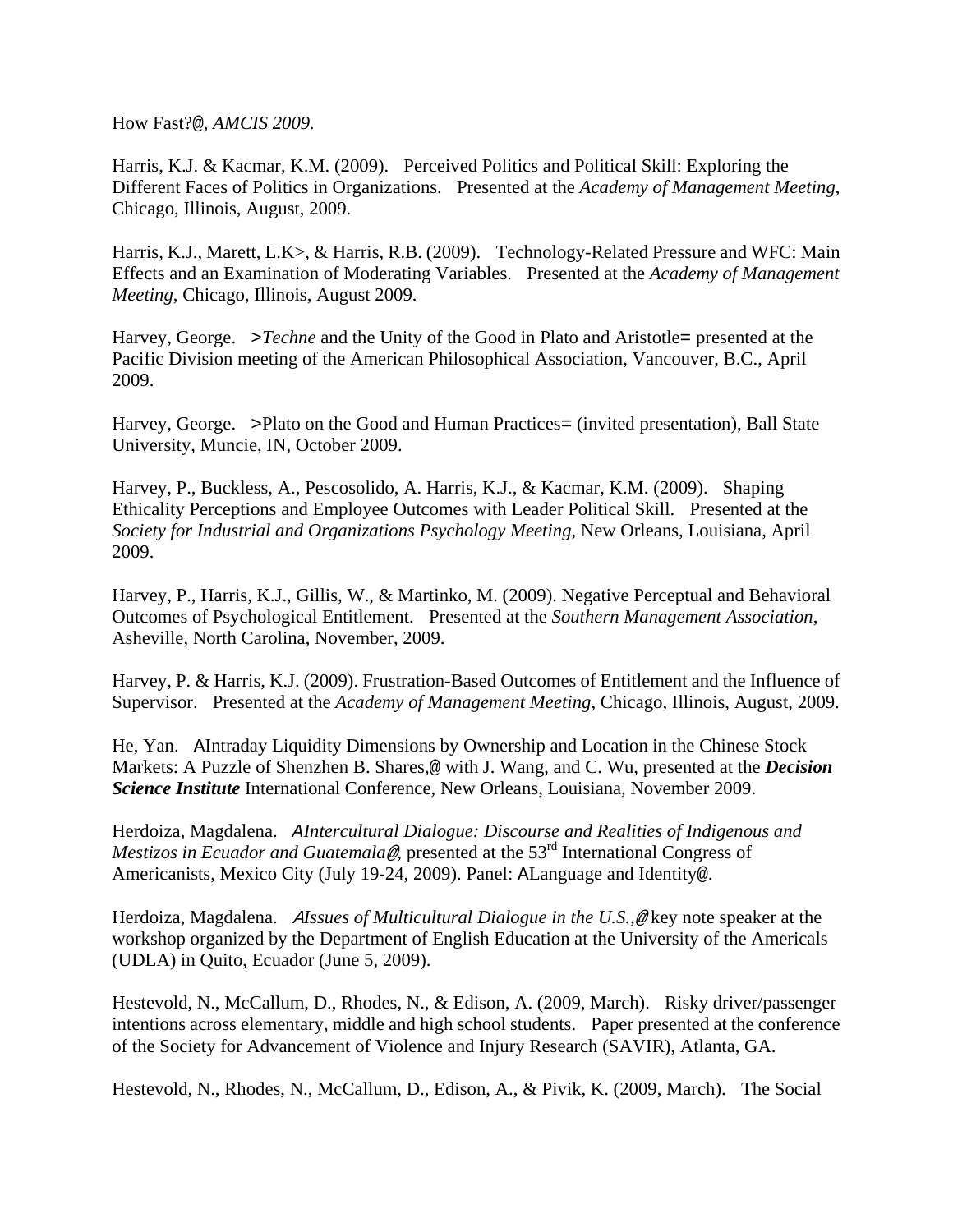Dynamics of Teen Driveer/Passenger Interaction. Paper presented at the conference of the Society for Advancement of Violence and Injury Research (SAVIR), Atlanta, GA.

Hollenbeck, J.E. *The Foundations of Science and Technology Education in American Education*, The Journal Club, Sofia University, Sofia, Bulgaria. March 2009.

Hollenbeck, J.E. *Using Problem Based Education, Constructivism and Inquiry to Improve Student Interest in Education*. Graduate Student Seminar. The Faculty of Education, Sofia University St. Ohridski, Sofia, Bulgaria. January 2009.

Hollenbeck, J.E. *Madeline Hunter and the Effective Science Classroom*. Graduate Student Seminar. The Faculty of Education, Sofia University St. Ohridski, Sofia, Bulgaria. January 2009.

Hollenbeck, J.E. *Using Problem Based Education, Constructivism and Inquiry to Improve Student Interest in Education*. First English Language School Faculty of Education, Sofia, Bulgaria. January 2009.

Hollingsworth, Joseph. Research grant presentation to Dr. Scott Grissom, Program Director of the Division of Undergraduate Education, National Science Foundation, NSF Headquarters, Arlington, Virginia, 30 September 2009.

Hu, S., & D.W. Taylor. 2009. Pollen clumps and implications on the coevolution of early angiosperms and their pollinators Abstract volume, 2009 Botanical Society of America annual meeting, Snowbird, pp. 136.

Hunt, R.E. Annual Meeting of the Entomological Society of America. Mating behavior of the glassey-winged sharpshooter, *Homalodisca vitripennis*. December 2009.

Iyer, I. and Wille, D. (April, 2009). *Investigating the differences between the infant=s attachment relation to mother and father*. Paper presented at the biennial meeting of the Society for Research in Child Development, Denver, CO.

Kacmar, K.M., Harris, K.J., Carlson, D.S., & Zivnuska, S. (2009). Surface-Level Actual Similarity Vs. Deep-Level Perceived Similarity: Predicting Leader-Member Exchange Agreement. Presented at the *Institute of Behavioral and Applied Management Meeting*, Washington, DC, October 2009.

Kahn, M.C. and Bingman, V.P. (2009, October). The avian hippocampus and representing the quality of goal locations. Poster presented at the Society for Neuroscience conference, Chicago, IL.

Koontz, J., Reynolds, C.A., Berg, S.L., Finkel, D., Gatz, M., Pedersen, N.L. (2009, March). *Antioxidant consumption, childhood SES and differential rates of cognitive decline in Swedish twins*. 9<sup>th</sup> International Conference of Alzheimer=s Disease and Parkinson=s Diseases, Prague, Czech Republic.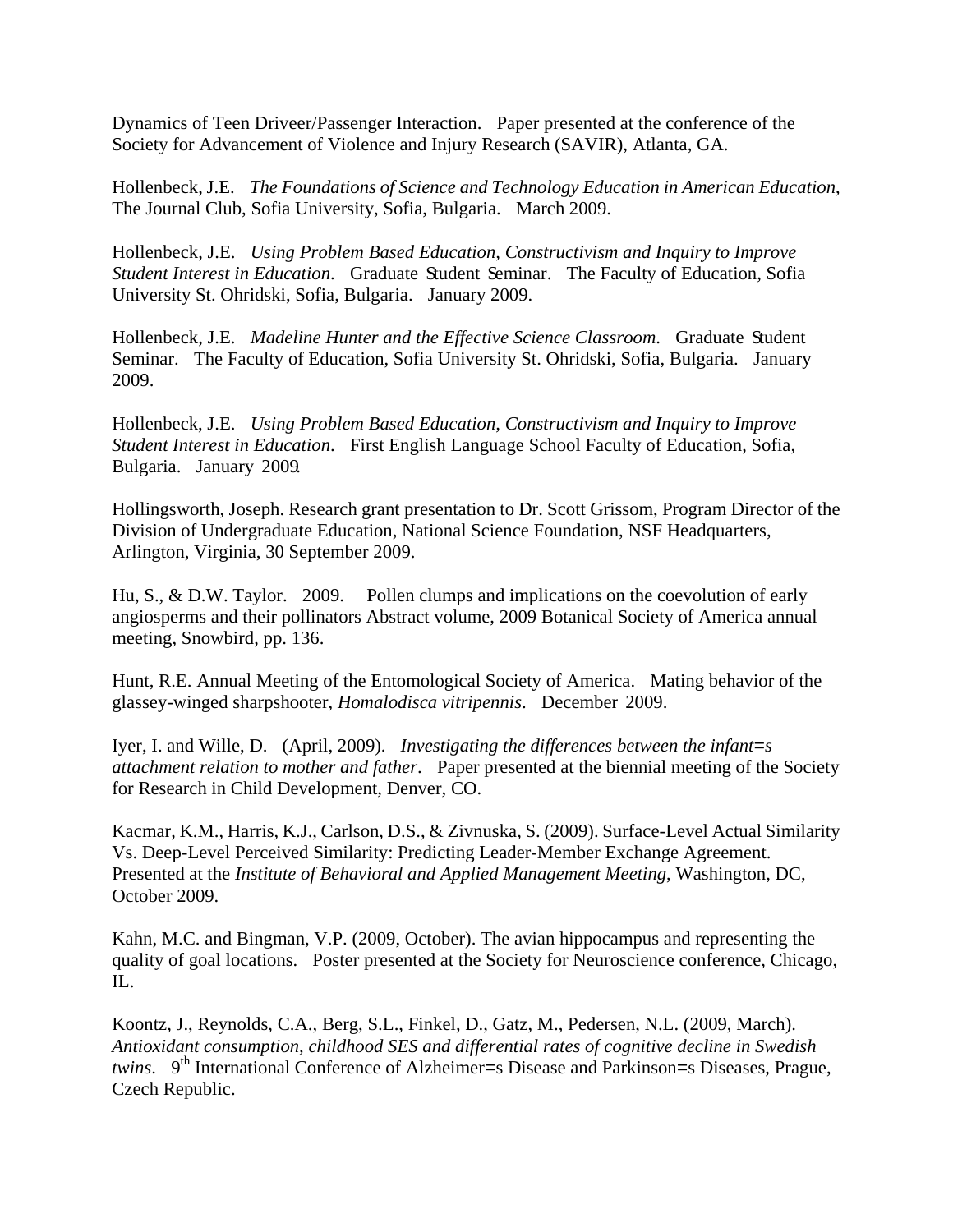Kozimor-King, M.L., Lambert, A.D., & Minnotte, K.L. (2009). Overcoming Teaching Challenges. Symposium presented at the Early Career Work and family Scholars Conference in New York, NY.

LaGrange, John. *The annihilator condition for finite commutative rings*, Special Session on Commutative Rings I, AMS, National Meeting, Marriot Wardman Park Hotel, Washington, D.C., January 5-8, 2009.

Lambert, Thomas. Made 2 presentations at the  $32<sup>nd</sup>$  Annual Teaching Public Affairs Conference on May 28 in Frankfot, Kentuckyl One presentation was on the Mass Transit assignment; the other was part of a panel on teachign and talking about immigration policy and the impacts of the immigration on public policy.

Lambert, A.D. & Steinke, C.M. (2009). *Policing Benefits: A Comparative Study of State Police Department Benefits*. Paper presented at the Academic Business World International Conference in Nashville, TN.

Le Normand, Brigitte. AThe Frailty of Citizenship: Yugoslavia and its Migrant Workers in Western Europe, 1963-1973,@ Southern Historical Association, Louisville, November 5-8, 2009.

Le Normand, Brigitte. AWhere the Rubber Meets the Road: Automobility between Driver, Urban Planner and Market in Tito=s Yugoslavia@, American Association for the Advancement of Slavic Studies, Boston, November, 2009.

Le Normand, Brigitte. AEducating the Majority: Teaching in Non-Top Tier American Universities,@ Max Weber Alumnus Conference, Florence, Italy, 10-12 June 2009.

Le Normand, Brigitte. ALabor Migrants and the Development of Consumer Culture in Yugoslavia, 1965-1980" inASEA Conference AMigration to, from and in Southeastern Europe.@ Ankara, Turkey, 21-24 May 2009.

Le Normand, Brigitte. AThe Frailty of Citizenship: Yugoslavia and its Migrant Workers in Western Europe, 1963-1973,@ European History Colloquium, History Department, IU Bloomington, September 18, 2009.

Le Normand, Brigitte. AYugoslav social housing and urban planning in perspective: Belgrade, 1949-2009", Indiana Academy of Social Science, DePauw University, Oct. 16, 2009.

Le Normand, Brigitte. ALooking to the Motor City for answers: the American Influence in Urban Planning in Belgrade,@ Southern Conf. On Slavic Studies, Charlottesville, March 26-29, 2009.

Le Normand, Brigitte. AHow to do God in politics. Lessons from Medjugorje and St. Egidio in Algeria,@ (co-presented with Mariano Barbato and Chiara de Franco), Max Weber Alumnus Conference, Florence, Italy, 10-12 June 2009.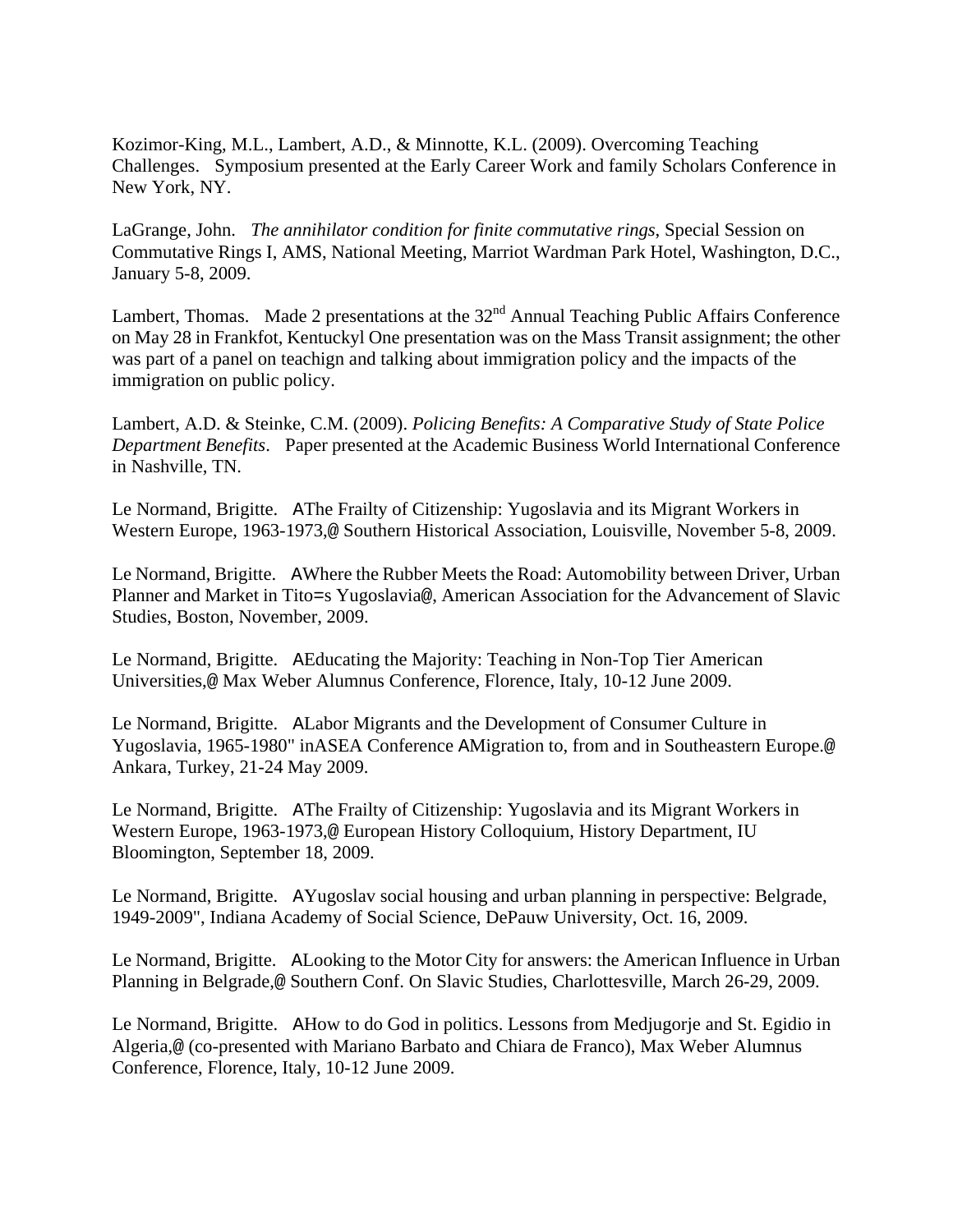Little, Eldon. AThe Popularity of Statistical Significance Testing@ with Raymund Hubbard and Ken Meyer. Presented at the annual meeting of the International Business and Economics Research Conference. October, Las Vegas, NV.

Manson, T.M. & Buday, E. (2009, May). *Using the television show >The Apprentice*<sup>=</sup> *to teach assessment center rating issues.* Poster presented at the 81<sup>st</sup> Annual Meeting of the Midwestern Psychological Association, Chicago, Illinois.

McIlvoy, Laura. AAANN=s Clinical Practice Guidelines for the Nursing Management of Adults with Severe TBI@ American Association of Critical Care Nurses National Teaching Institute, New Orleans, LA, May 19, 2009.

McIlvoy, Laura. ANeuroscience Best Practices: Understanding the Evidence and Taking it Forward@ American Association of Neuroscience Nurses National Meeting, Las Vegas, NV, March 28, 2009.

McIlvoy, Laura. ANon-invasive Hemodynamic Monitoring  $7<sup>th</sup>$  Annual Neurocritical Care Society Meeting. New Orleans, LA, November 19, 2009.

McMahan, Janice. American Association of Colleges of Nursing 2009 Baccalaureate Education Conference, AAll Aboard! Riding the RN 2 BSN Express. Creating Tomorrow=s Leaders and Innovators@ Chicago, Illinois, November 19-21, 2009 (abstract for presentation).

Morgan, R.K., & Morgan, D.L. (2009). *Engaging students through interteaching: Rationale and application.* Presented at the 9<sup>th</sup> Annual Lilly Conference on College and University Teaching – Traverse City, Michigan.

Myers, Judith. AFaces of Holistic Nursing  $3<sup>rd</sup>$  Annual KYANA Holistic Health and Healing Workshop, May 16, 2009. Indiana University Southeast, New Albany, IN.

Myers, Judith. AA Step in the Right Direction@ A Collaborative effort between Clark County Schools, Clark County Health Department and IUS School of Nursing to address Childhood Obesity. National Public Health Week Conference, IU School of Medicine Department of Public Health, Indianapolis, IN, April 7-8.

Myers, Judith. Patient-Centered Health Home: A Viable Model for Kentucky? Freidell committee for Health Care System Transformation. Fall Meeting: Shaker Village Harrodsburg, KY. Nov. 1-2, 2009.

Morganett, L. AMotivating Students to Learn in the Social Studies Classroom@ presented at the National Council for the Social Studies Great Lakes Regional Conference on April 23, 2009, in Chicago (Lisle), Illinois.

Pedersen, N.L., Gatz, M., Reynolds, C.A. & Finkel, D. (2009, November). *The changing roles of genes and environments in cognitive aging and dementia*. Annual meeting of the Gerontological Society of America, Atlanta, GA.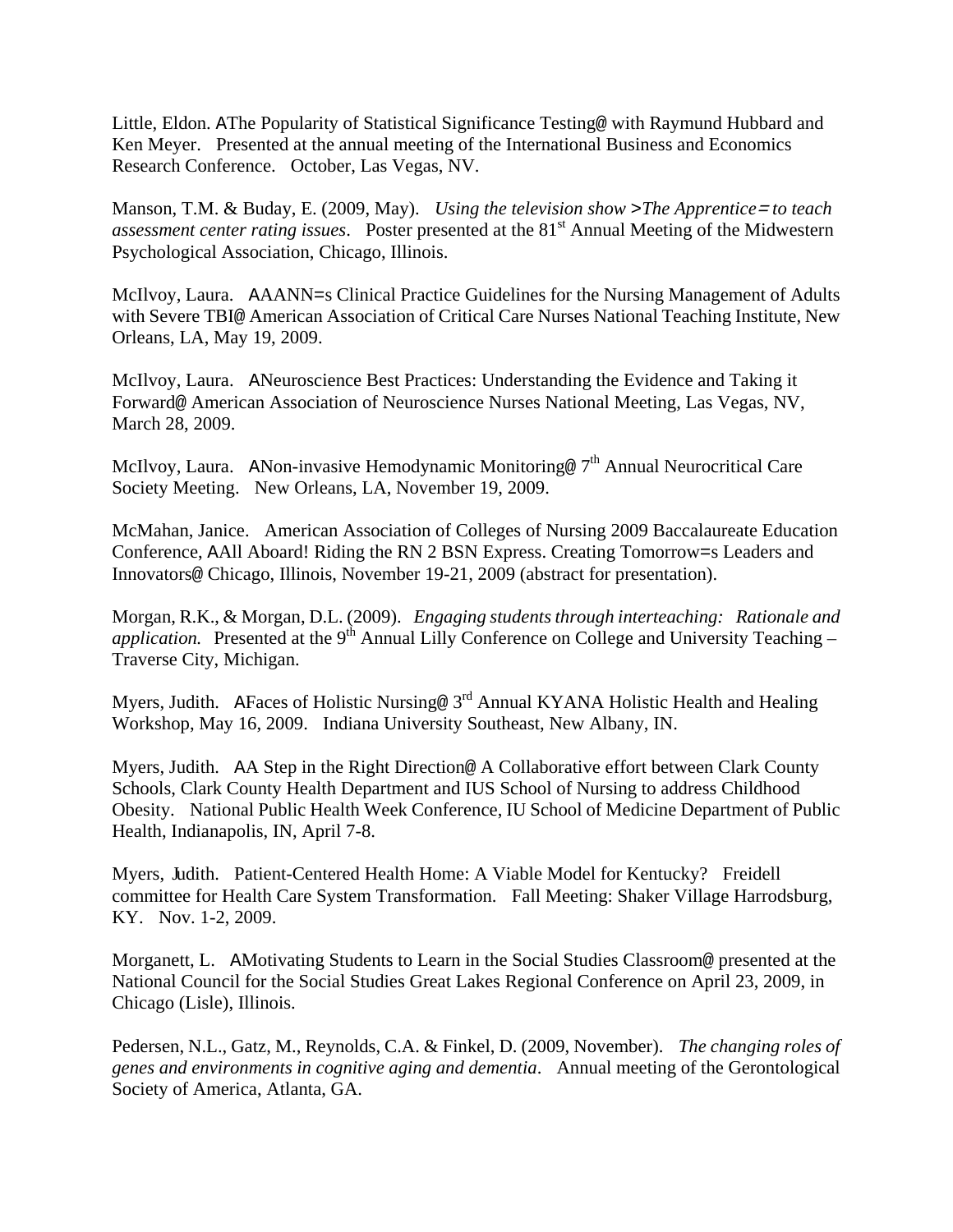Pinkston, Gary. *ComicLife*, Indiana Computer Educators, January 2009.

Podikunju, Shifa. Growing Bi-Cultural in America: Counseling Muslim Students and Their Families (2009). Indiana School Counselors Association (ISCA) Annual Conference, Indianapolis, IN.

Pooser, Charles. ADislocation and Relocation in the film Congorama.@ Kentucky Foreign Language Conference, April 18, 2009.

Reid, Jacquelyn. Centering Pregnancy7 in a Correctional Facility, poster presentation at the 2009 Association of Women=s Health, Obstetrical and Neonatal Nurses annual convention in San Diego, CA.

Rhodes, N., Hestevold, N., Pivik, K., & Edison, A. (2009, March). Social norms predict students= intention to drink and drive. Paper presented at the conference of the Society for Advancement of Violence and Injury Research (SAVIR), Atlanta, GA.

Ridout, Susan. AWhat Parents Want from School Personnel.@ Indiana Reading Professors= Research Symposium, Indiana State Reading Association, March 16, 2009.

Rose, S., Cathey, M. and Edmonds, KE. AEffects of Vitamin D Implants on Compensatory Testicular Hypertrophy and Vitamin D Injections on Reproduction in the Marsh Rice Rat (*Oryzomys palustris*). Poster presentation at the Society for Behavioral Neuroendocrinology Annual Meeting, Michigan State University, E. Lansing, MI (6/24-27/09).

Setterdahl, Aaron, John Weston Halfacre, Kacee Lett, and George Huth. 13<sup>th</sup> International Symposium on Photosynthetic Prokaryotes, AIdentification and Characterization of highly conserved proteins in the photosynthetic bacterium *Rhodobacter sphaeroides*@ Montreal Canada, August 8-12, 2009.

Shato, W., Hunt, R.E., and Doyle, J. Virtualizing Female Response in Leafhopper Duetting. Rth International Conference on Convergence Technology and Information Convergence, October 8-10, 2009.

Srinivasan, A.K., Faulk, D.G., Bingham, J. (2009, November). AWorking for wages and student achievement in economics principles courses,@ presented at the Southern Economic Association Meetings, San Antonio, Texas.

Srinivasan, A.K., Faulk, D.G., Bingham, J. (2009, March). AComparison of academic performance among different learning styles (Audio, Visual and Kinesthetic) in principles of economics course Teaching outcome,@ presented at the Midwest Economic Association Meetings, Cleveland, Ohio.

Taliaferro, G. and Wille, D. (April, 2009). *Mother=s Self-Ratings of Sensitivity and Responsiveness with Their Infants and Children*=*s Story Stem Narratives at Age Eight*. Paper presented at the biennial meeting of the Society for Research in Child Development, Denver, CO.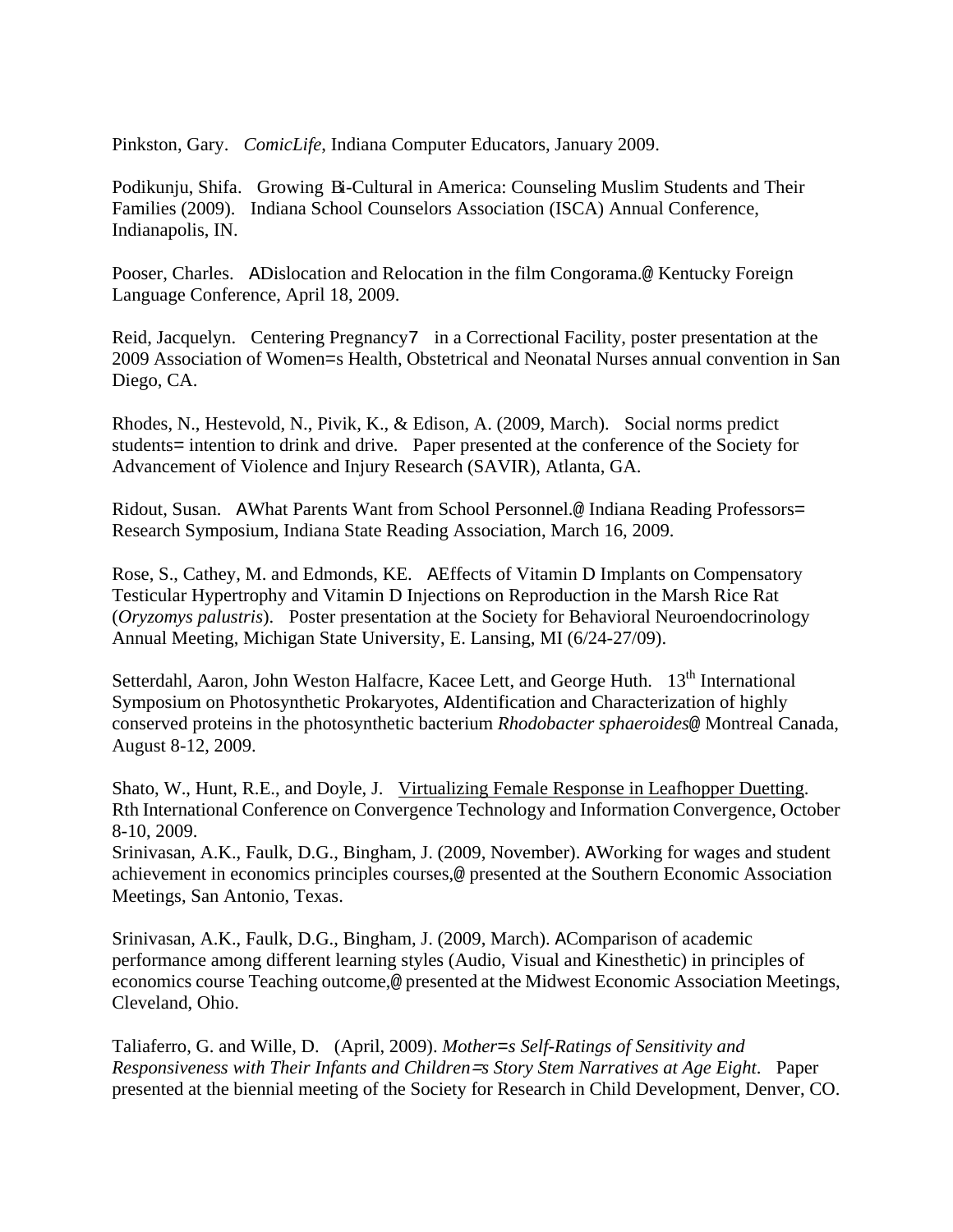Taylor, D.W. & C.T. Gee. 2009. Analysis of relationships among fossil water lily leaves based on leaf architectural characters: Implications for testing phylogenetic and biogeographic results from molecular analyses. Terra Nostra (Program and Abstract Volume), 79. Jahrestagung der Palaontologischen Gessellschaft ( $79<sup>th</sup>$  Annual Convention of the Paleontology Society), p. 115, (Invited Contribution to Symposium).

Taylor, D.W., E. McCorkle, D. Zinniker and J.M. Moldowan. 2009. Evidence from living plants that the Jurassic/Cretaceous to Tertiary molecular fossil oleanane is ancestral in angiosperms. The 9<sup>th</sup> North American Paleontological Convention (NAPC), Abstrracts Volume, Pg. 27 (Invited Contribution to Symposium).

Taylor, D.W. 2009. Molecular Paleobotony: More than just the bases. Terra Nostra (Program and Abstract Volume), 79. Jahrestagung der Palaontologischen Gessellschaft (79<sup>th</sup> Annual Convention of the Paleontology Society), p. 116 (Invited Keynote Speaker for Symposium Paleobotony and the Molecular Revolution).

Taylor, D.W. & A. Goldstein. 2009. Green Planet: The History of Plants. Temporary Exhibit at the Falls of the Ohio State Park Interpretive Center, Clarksville, IN. 7 cases, 5 pages text. 15 August-28 November.

Thompson-Book, Barbara. October 2009. Indiana Teachers of Writing State Convention, Indianapolis, IN. Concurrent Session, AQuestions into Paragraphs (QuIP): How to Help Your Students Avoid Plagiraism.@

Thompson-Book, Barbara. February, 2009. Kentucky Teachers of English Language Arts Annual Conference. Louisville, KY. Invited Session, AThe Power of Reading Aloud.@

Valeryn, R, Rogers, BR, Geary, A, Lang, WC, et all. Quantitative effect of feeding problems on rhythmic sucking consistency during nutritive feeding by premature infants. Dysphagia Research Society. New Orleans. March 2009. (Peer-reviewed).

Wille, D. Molchanova, E. & Mamatova, M. (March, 2009). *American-Style Psychology Curricula in the System of Higher Education in Central Asia*. Paper presented at the International Symposium on China=s Rise and it=s Impact on Asia organized by the United Societies of China Studies, Louisville, Ky.

Wille, D. (May, 2009). *Passport to the University: Using cognitive mapping to increase student knowledge of and connection to the University*. Paper presented at the College Teachers of Undergraduate Psychology poster session, Midwest Psychological Association Annual Meeting, Chicago, IL.

Wisman, R. And K. Forinash. > Cellphone Science = , contributed talk at the annual meeting of the American Association of Physics Teachers in Chicago, IL. February 14, 2009.

Woodward, L.E., Milliken, J. & Humy, S. (October, 2009). *Give a dog a bad name and hang him:*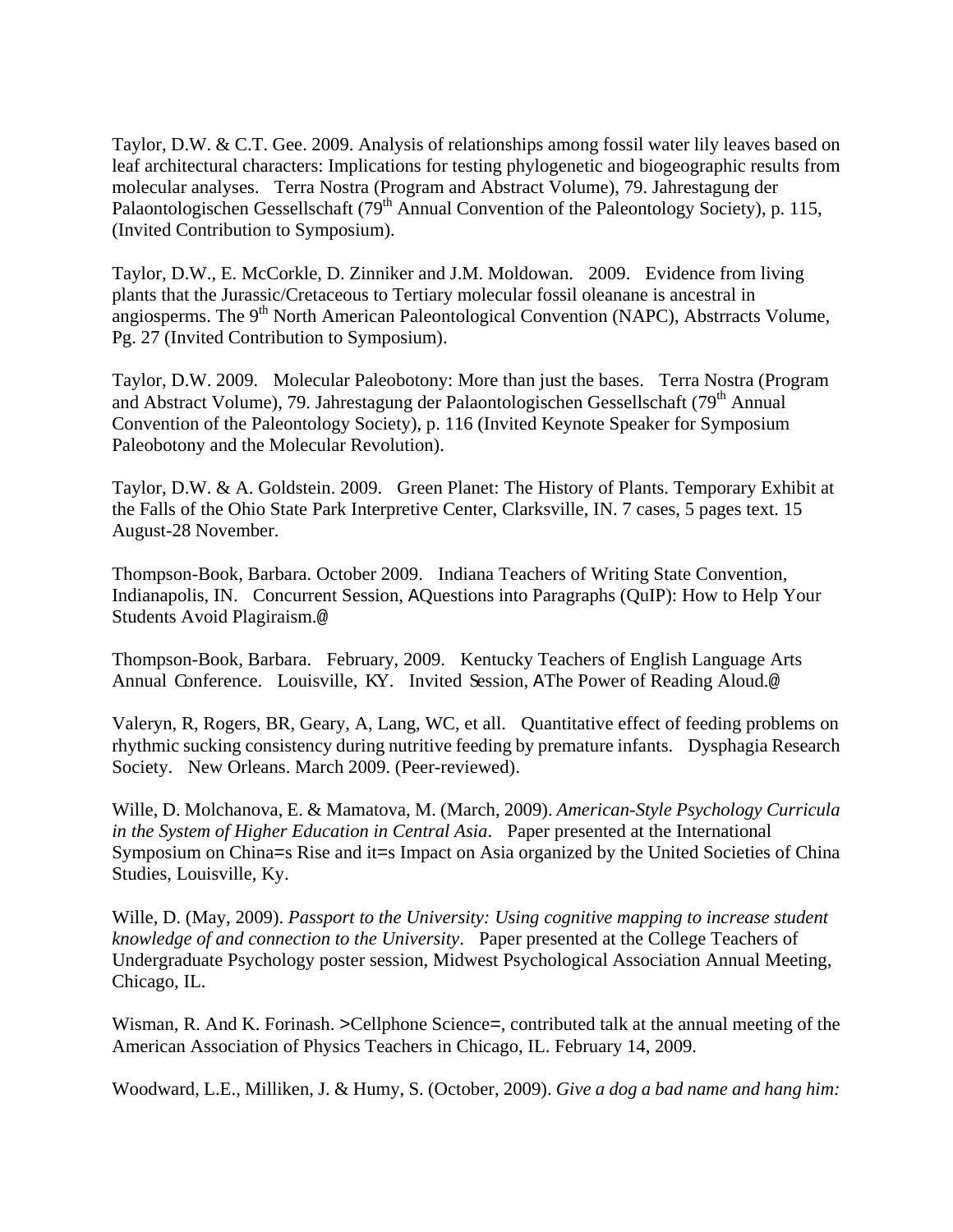*Evaluating black dog syndrome*. Paper presented at the annual meeting of the Indiana Academy of Social Sciences, Greencastle, IN.

Zorn, Christa. AStefan Zweig and Karl Kraus: Changing Public Consciousness in World War I,@ Pacific Ancient and Modern Language Conference, San Francisco State University, November 6-7, 2009.

Zorn, Christa. AThe Return of the Author@: Vernon Lee and Ethel Smyth, University of Louisville Confernce on Modern Literature and Culture, February 2009.

## **PERFORMANCES & CREATIVE WORKS**

Clem, Debra. Nude 2009, January 10-March 1, 2009. A highly selective national juried exhibition, Lexington Art League, Lexington, KY.

Farah, Mariana. Conducted the *IUS Concert Choir* and the *Community Chorus* on 3/30/2009 in Stem Hall as the opening number for the Indiana State University Choral Concert. (The event was a major collaboration between our school and the Indiana State University, which brought two of their choral ensembles under the direction of Dr. Scott Buchanan to our campus.)

Farah, Mariana. Conducted the *IUS Spring Choral Concert* on 4/5/2009 in Stem Hall. The even featured both the *IUS Concert Choir* and the *Community Chorus*, along with the *IUS Orchestra*  and the voice faculty from our music program.

Farah, Mariana. Conducted the *IUS Fall Choral Concert* oon 11/1/2009 in Stem Hall. The even featured both the *IUS Concert Choir* and the *Community Chorus*, and it also involved vocal soloists from the music department.

Farah, Mariana. Conducted the *IUS Concert Choir* and the *Community Chorus* for Veteran=s Day Event on 11/14/2009 in Stem Hall. The event is a collaboration between several departments at IUS.

Farah, Mariana. Conducted the *IUS Concert Choir* at the performances of *Amahl and the Night Visitors* on 12/4 & 12/5/2009 in Stem Hall. The event is a collaboration between the opera and the choral programs.

Farah, Mariana. Conducted the *IUS Concert Choir* and the *Community Chorus* at the Holiday Pops Concert on 12/12 and 12/13/2009, in Stem Hall. The performance also involved the participation of the *IUS Orchestra* and the *IUS Concert Band*.

Farah, Mariana. Guest conductor of the Western Slope Choral Festival at the Western State College of Colorado in Gunnison, CO, on 3/2/09 & 3/3/09. (The festival featured approximately 200 selected high school singers from the state of Colorado.)

Goldstein, Joanna. Piano Performance. February 19, 2009 - chamber music concert with Kentucky Center Chamber Players at U of L.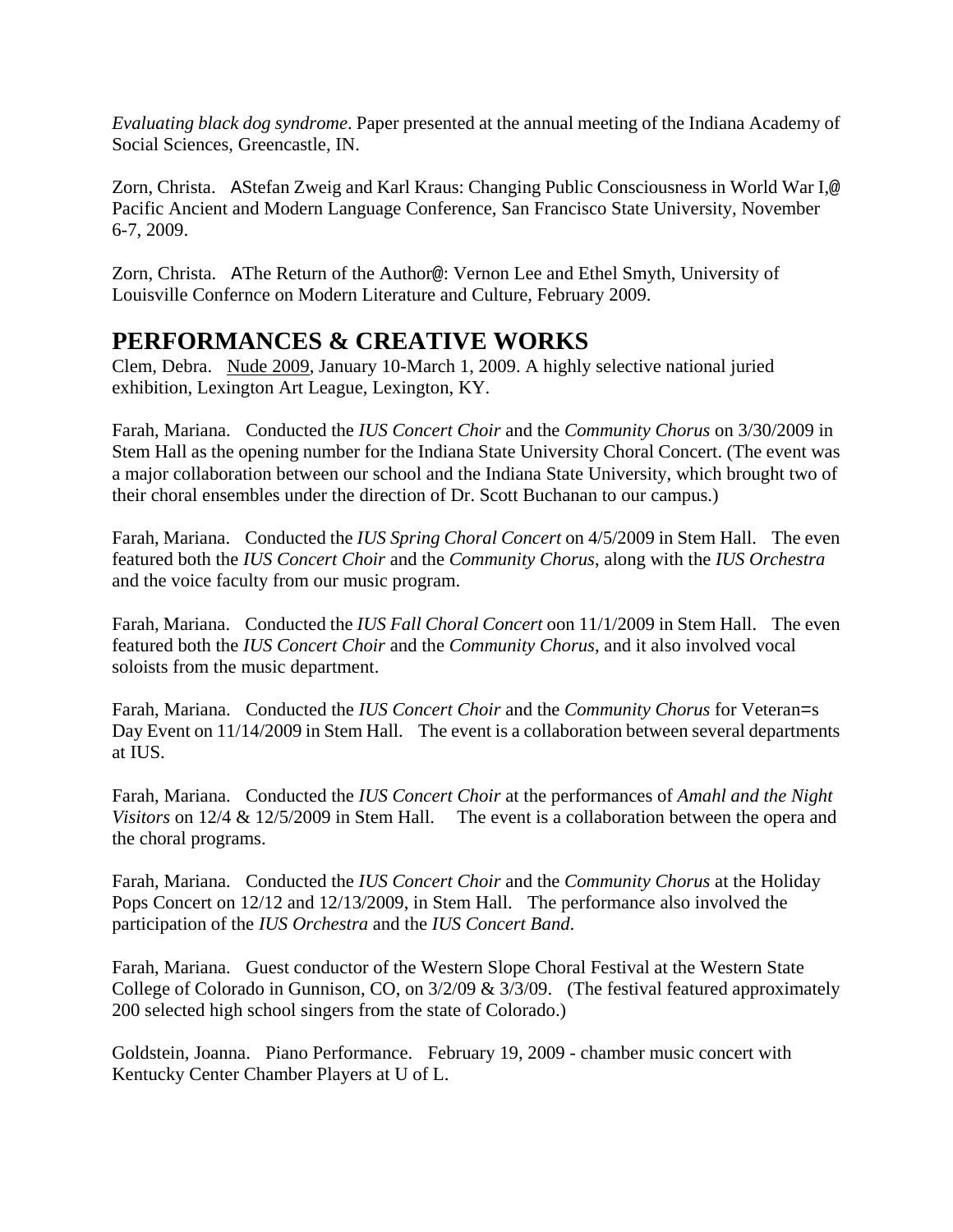Goldstein, Joanna. Piano Performance. March 29, 2009 - chamber music concert with Kentucky Center Chamber Players at IUS.

Goldstein, Joanna. Piano Performance. June 27, 2009 - Gershwin=s Rhapsody in Blue with Commonwealth Brass Band at IUS.

Goldstein, Joanna. Piano Performance. October 25, 2009 - chamber music concert with Kentucky Center Chamber Players at U of L.

Goldstein, Joanna. Piano Performance. November 11, 2009 - solo Gershwin=s Rhapsody in Blue with Commonwealth Brass Band at IUS.

Goldstein, Joanna. Conducting. April 5, 2009 - with the IUS Chorus.

Goldstein, Joanna. Conducting. April 26, 2009 - IUS Orchestra in Stem Concert Hall.

Goldstein, Joanna. Conducting. June 14, 2009- IUS Orchestra in Stem Concert Hall.

Goldstein, Joanna. Conducting. November 15, 2009 - IUS Orchestra in Stem Concert Hall.

Goldstein, Joanna. Conducting. December 12 & 13, 2009 - IUS Orchestra in Stem Concert Hall.

Goldstein, Joanna. Cornet/Trumpet Performance. March 15, 2009 - Commonwealth Brass Band at IUS.

Goldstein, Joanna. Cornet/Trumpet Performance. June 7, 2009 - IUS Concert Band at IUS.

Goldstein, Joanna. Cornet/Trumpet Performance. June 27, 2009 - Commonwealth Brass Band at IUS for Midwest Brass Band Festival.

Goldstein, Joanna. Cornet/Trumpet Performance. November 11, 2009 - Commonwealth Brass Band at IUS for Veteran=s Program.

Harper, Brian. Exhibition: Clay<sup>3</sup>: 1009 National Juried Ceramics Exhibition. Clayspace, Warrenville, Illinois (October 23-November 21, 2009).

Harper, Brian. Exhibition: National Biennial Juried Ceramics Exhibition. Northern Arizona University Art Museum, Flagstaff, Arizona (August 21-September 21, 2009).

Harper, Brian. Exhibition: Brian Harper: Strings in the Aether, Ronald L. Barr Gallery, New Albany, Indiana (January 15-February 12, 2009).

Harper, Brian. Exhibition: Merge 2009. Fawick Gallery, Berea College, Berea, Ohio (November 9-December 4, 2009).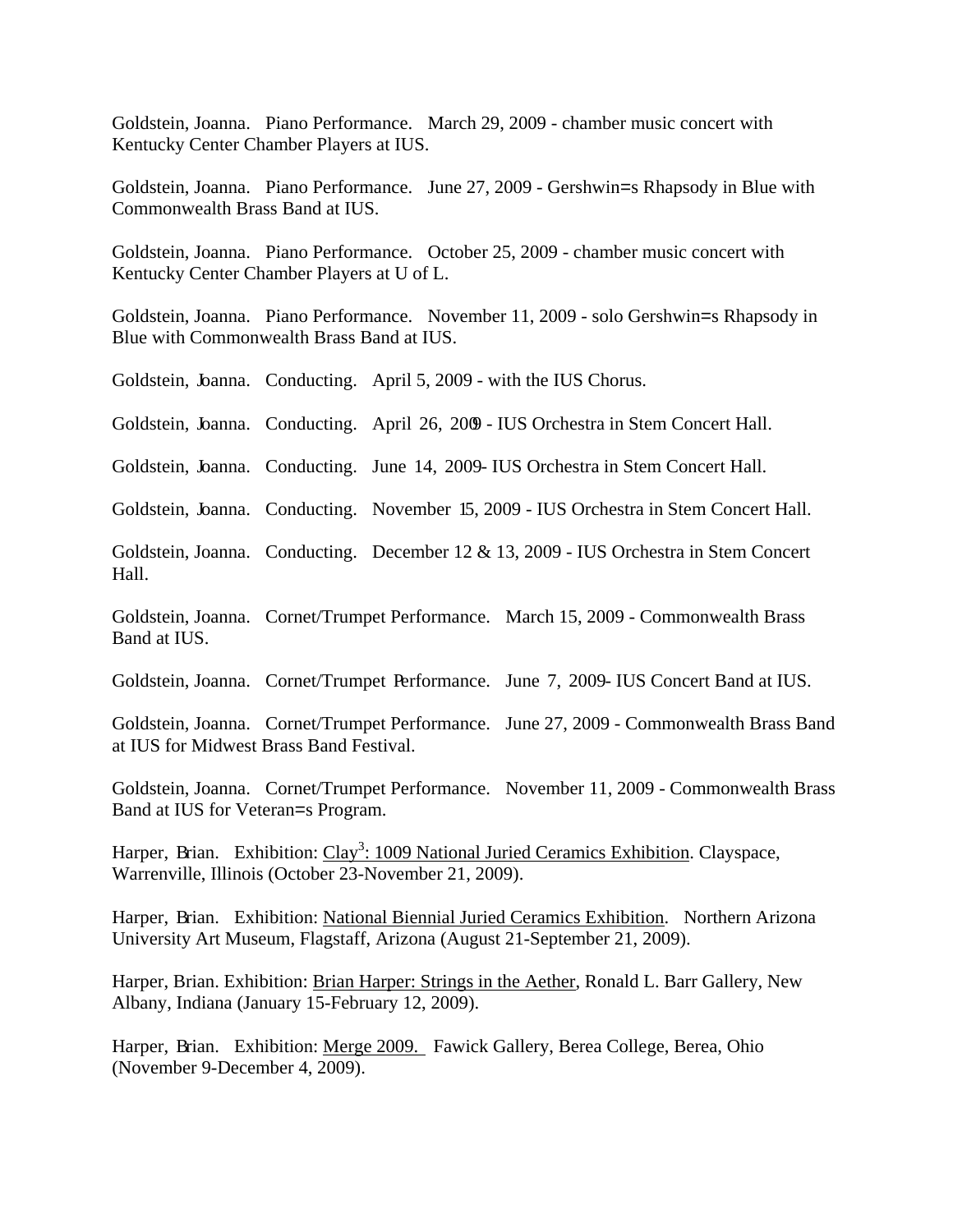Hesselman, James. Theatrical Production: COMPANY by George Furth and Stephen Sondheim. Director/Choreographer/Props. Robinson Theatre, IUS, February 20-March 1 (6 performances).

Hesselman, James. Theatrical Production: THE NERD by Larry Shue. Producer (student directed)/Props. Robinson Theatre, IUS, April 23-26 (5 performances).

Hesselman, James. Theatrical Production: ASHLEY McMURTRY=S GREAT AMERICN PEEP SHOW by Ashley McMurtry and Jim Hesselman. Director/Choreographer. Robinson Theatre, IUS, May 8 & 9 (2 performances).

Hesselman, James. Theatrical Production: GODSPELL by Stephen Schwartz & J. Michael Tabalok. Director/Choreographer/Props. Robinson Theatre, IUS, October 30-November 8 (7 performances including 1 student matinee).

Jones, Brian. Juried Exhibition: **Soap Box II: Prints, Politics, and Democracy**. Saginaw Valley State University, University Center, MI.

Jones, Brian. Invitational Exhibition: **Sacred Spaces**, Louisville Visual Art Association, Louisville, KY.

Jones, Brian. Exhibition: **September 11 Memorial Portfolio**, Indiana University Southeast, New Albany, IN.

Jones, Brian. **Group Exhibition**, Galerie Hertz, Louisville, KY.

Jones, Brian. Juried Exhibition: **Soap Box II: Prints, Politics, and Democracy**. Western Oregon University, Monmouth, OR.

Meixner, Rebekah. Title: Company. Designer: Scenic, Lighting, Costume. February 20-March 1.

Meixner, Rebekah. Title: The Nerd. Designer: Scenic and Costume, April 23-26.

Meixner, Rebekah. Title: The Great American Peep Show. Designer: Scenic, Lighting. May 8 & 9, 2009.

Meixner, Rebekah. Title: Narnia. For the Consortium, Louisville, KY. Designer: Make-up. Winter 2009.

Meixner, Rebekah. Title: Godspell. Designer: Scenic, Lighting, Costume. October 30-November 8, 2009.

Moffett, Susan. 34<sup>th</sup> Bradley National Print and Drawing Juried Exhibition, Bradley University, Peoria, IL, Feb./March.

Moffett, Susan. Downsize. An exhibit of small artworks by PYRO Gallery members, PYRO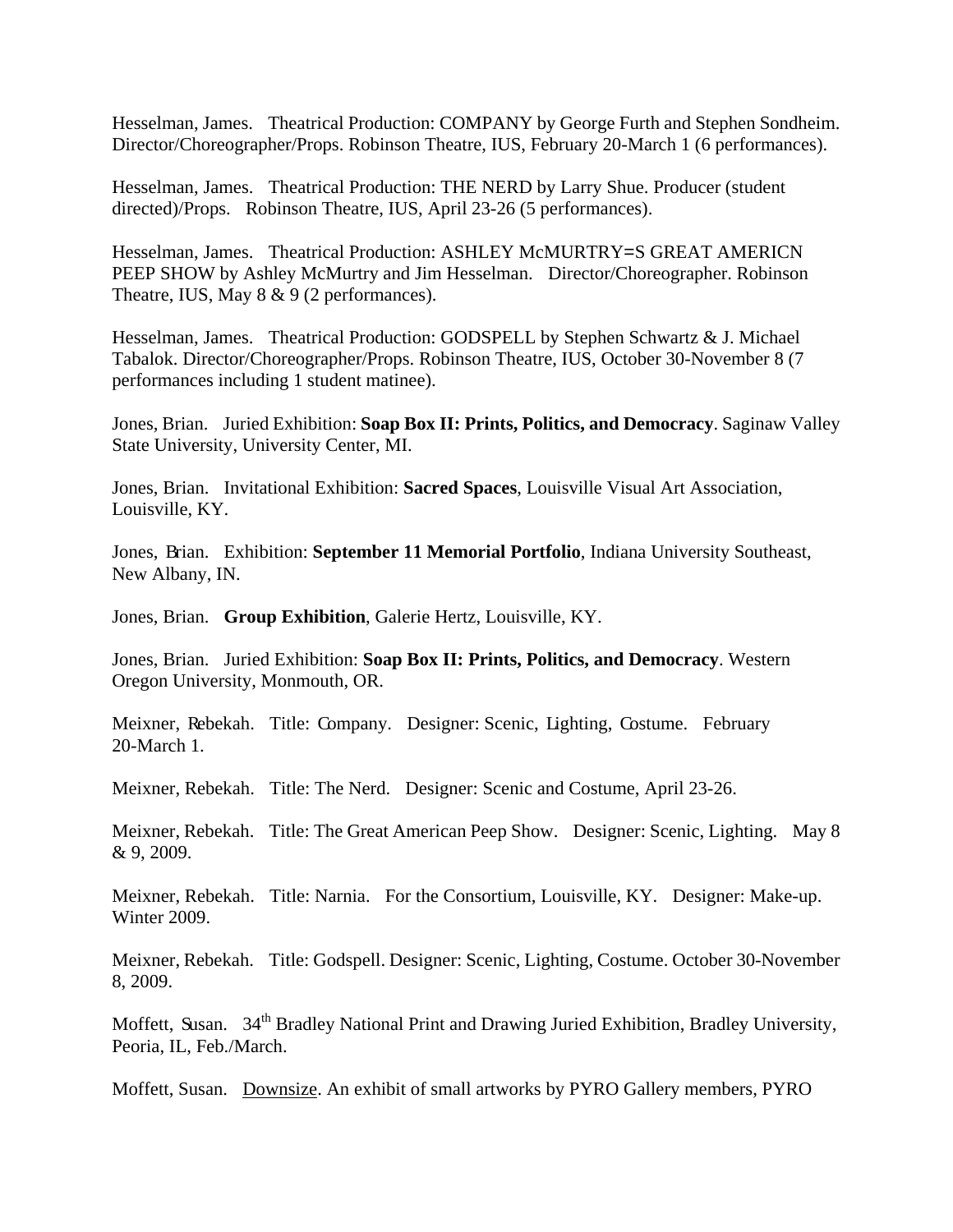Gallery, Louisville, KY. April.

Moffett, Susan. Infinite Riches in a Little Room. Charlotte Price Gallery, Louisville Visual Art Association, Louisville, January.

Moffett, Susan. Juried Members Exhibition, Mid-America Print Council, University of Southern Indiana, Evansville. October.

Moffett, Susan. Art from the Heart of PYRO, Invitational Exhibit, Weber Gallery, Louisville, Nov. 2009-Jan. 2010.

Stallard, Donna. **Spring Into Art**, Howard Steamboat Museum, Jeffersonville, IN (March 14-27).

Stallard, Donna. **2009 MAPC Members Salon**, Morgan Art of Papermaking Conservatory & Educational Foundation, Cleveland, OH. (May 1-June 27).

Stallard, Donna. **Take Out**, Brevard Art Museum, Melbourne, FL. (May 15-July 12).

Stallard, Donna. **Back to the Wall**, 225 Gallery, New Albany, IN. (July 24-25).

Stallard, Donna. **Art that Swings**, Louisville Slugger Museum, Louisville, KY (May 20-August 1).

Stallard, Donna. **Eyes on the Earth Exhibition**, George School Gallery, George School, Newtown, PA. (Oct. 15-Nov. 26).

Stallard, Donna. **MAPC Members Juried Exhibition**, University of Southern Indiana, Evansville, IN (Sept. 13-Oct. 30).

Stallard, Donna. **9 x 12 Works on Paper Show**, Fort Worth Community Art Center, Ft. Worth, TX. (Dec. 4-Jan 31, 2010).

Stem, Erich. Received two performances of the work, *Revisited*, by the Juventas! New Music Ensemble at the Boston Conservatory: September 18 & 19, **Boston, MA.**

Stem, Erich. Cadillac Moon Ensemble performed *Revisited*, Pianos (venue); May 24, **New York, NY.**

Stem, Erich. *Revisited* premiered by the Cadillac Moon Ensemble, Gershwin Hotel; March 12, **New York, NY.**

Stem, Erich. Work entitled *Meditation* premiered by Johan van der Linden, alto saxophone and Henry Kelder, piano at6 het Utrechts Conservatorium; February 21, **The Netherlands**.

Whitesell, Marilyn. National Competitive Group Show: *Paducah Photo >09*, Yeiser Art Center,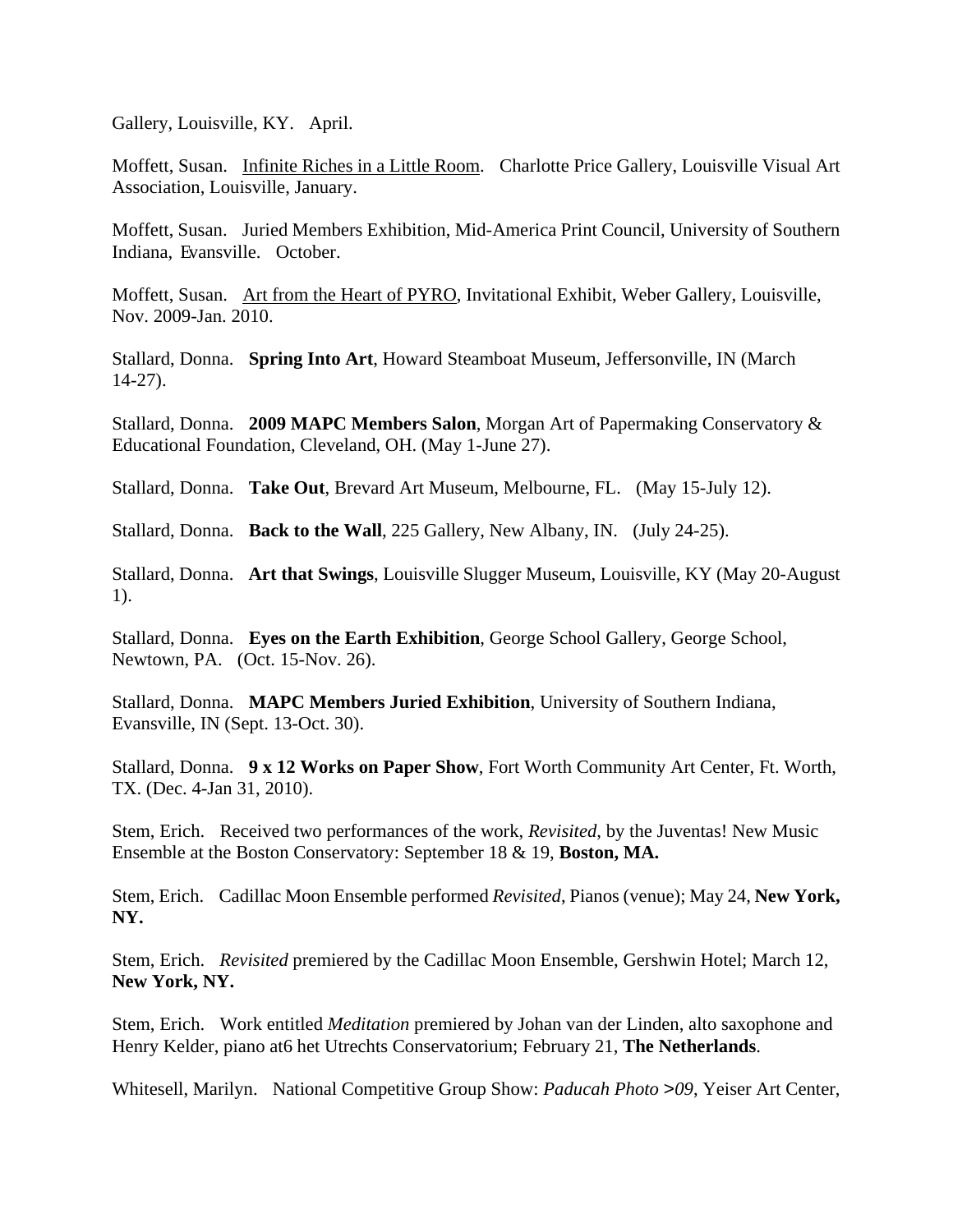Paducah, KY, digital photograph selected for exhibition.

Whitesell, Marilyn. Regional One-Person Show: *Sky and Land*, digital landscapes, Jewish Community Center, Patio Gallery, Louisville, KY.

#### **REVIEWS**

Accardi, M. T. (2009). Review of *Academic Library Research: Perspectives and Current Trends. College & Research Libraries, 70*(6), 592-593.

Accardi, M. T. (2009). Review of *A Library Writer's Blog*. *Public Services Quarterly, 5*(3), 196.

Baker, Crump. Review of paper AOn gamma-semi-continuous functions@ by S. Hussain, B. Ahmad, and T. Noiri for publication in the *Indian Journal of Mathematics*.

Baker, Crump. Review of paper AOn the decomposition of omega-continuity in topological spaces@ by S. Jafari, T. Noiri, K. Viswanathan, and M. Rajamani for publication in the *Journal of Advanced Mathematical Studies*.

Baker, Crump. Review of paper Am-semiopen sets and M-semicontinuous functions@ by Min, W.K. for *Mathematical Reviews*.

Baker, Crump. Review of paper ABetween closed sets and g-closed sets@ by Saraf, K. And Caldas, M. for *Mathematical Reviews*.

Baker, Crump. Review of paper AOn slight homogeneous and countable dense homogeneous spaces@ by S. Al Ghour and N. Al Khatib for publication in the journal *Acta Mathematica UC.*

Baker, Crump. Review of the paper AGamma-s\*-regular Spaces@ by S. Hussain and B. Ahmad for publication in the Indian Journal of Mathematics.

Beeby, James M. Book Review: The Populist Vision. By Charles Postel, The Historian 72 (Summer 2009): 380-382.

Beeby, James M. Book Review: Minority Victory: Gilded Age Politics and the Front Porch Campaign of 1888. By Charles W. Calhoun, North Carolina Historical Review, 86 (October 2009): 463-464.

Bowles, Donna. Blind refereed review (2009) AScleroderma@, Nursing Spectrum.

Bowles, Donna. Blind refereed review (2009) AChallenge with Care: Reflections on Teaching Excellence@, International Journal of Nursing Education Scholarship.

Bowles, Donna. Blind refereed review (2009) ARighting Writing: Strategies for Improving Nursing Student Papers@ in International Journal of Nursing Education Scholarship.

Bowles, Donna. Blind refereed review (2009). AMedical Students= Perceptions of Lifelong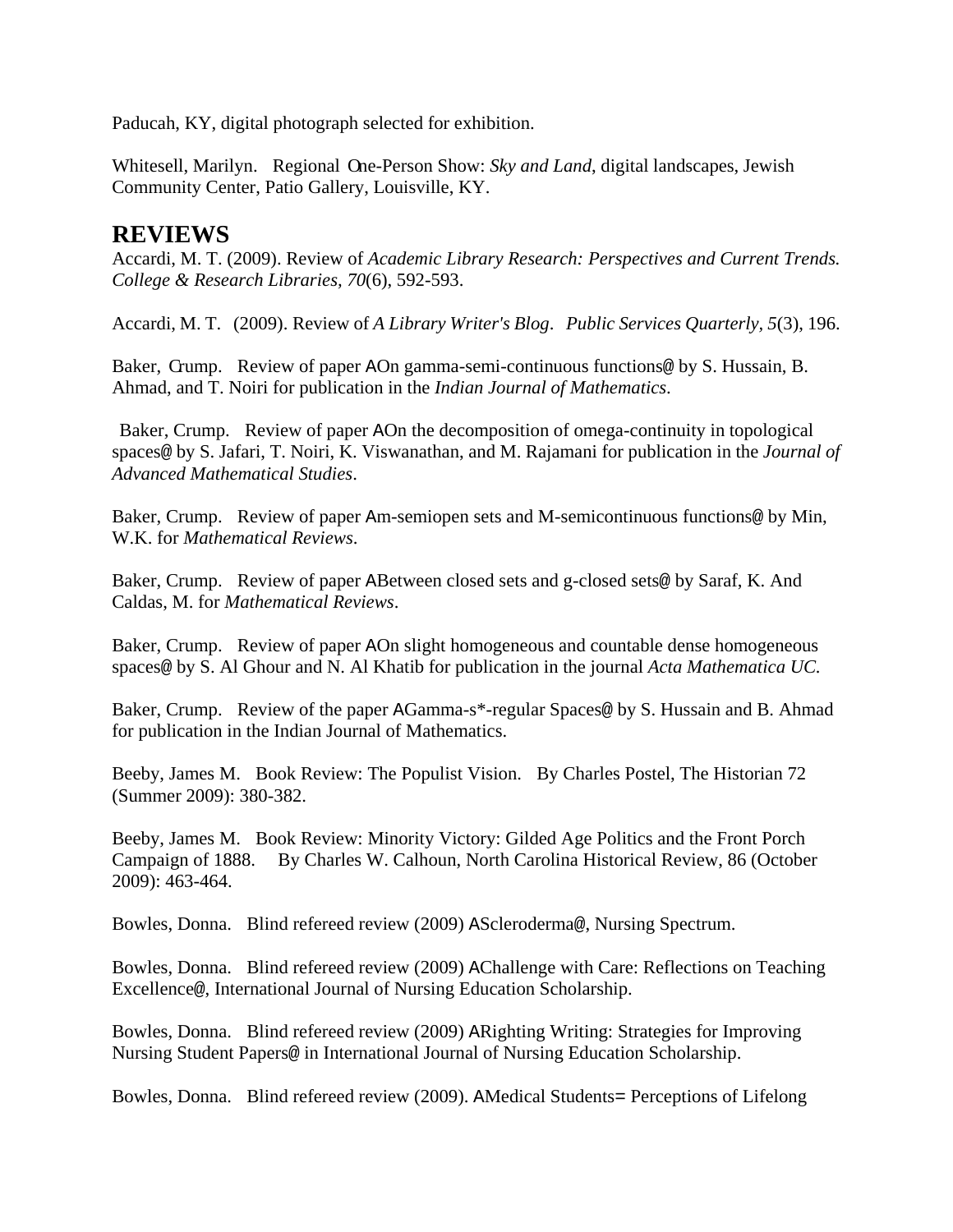Learning at Indiana University School of Medicine@, Journal of the Scholarship of Teaching and Learning, Indiana University.

Bowles, Donna. Manuscript review: Porth, M. (2009) Pathophysiology: Concepts of Altered Health States, 8ed. Chapter 27 Respiratory Alterations, Chapter 47 STIs and Chapter 53 Mood and Thought Disorders.

Christiansen, Linda. Wall Street Journal Weekly Reviews - Weekly Collection of Articles, including Summaries, Pedagogical Application and Questions for Business Professors around the country. Also used in a program fro young business professionals. Law- 138 articles; Accounting - 6 articles.

Christiansen, Linda. Wall Street Journal AFocus On .....@, Monthly 360, Focus On is a part of the WSJ program for young business professionals. Monthly 360 is a monthly offering by the Journal sent to business professors around the country for use in class of all disciplines. 12 Editions, 60 articles reviewed and summarized, 180 pedagogical questions answered.

Doyle, J. Review/Evaluation Survey of Computer Networks: A Systems Approach by Peterson/Davie.

Doyle, J. Review of Data and Computer Communications, 8/e by William Stallings.

Earley, Samantha. Peer review for Legacy: A Journal of American Women Writers: ADepend Upon Thyself@; Nancy Gardner Prince, Elleanor Eldridge and the Uncommon Industry of the African American Heroine, Summer 2000.

Farrell, William. Review of Leon Combers book Malaya=s Secret Police 1945-1960: The Role of the Special Branch in the Malayan Emergency, Appeared in British Politics Group Quarterly, Summer 2009, No. 137, pp. 12-13.

Freyn, A. Reviewed book, Contemporary Classroom Assessment, for Sage Publications, July 2009.

Hettiarachchi, S. Reviewer of a book chapter for Applied Swarm Intelligence by Springer. 2009.

Lambert, A.D. & Marabella, S.D. (2009). Book Review: The Cult of Statistical Significance: How the standard error costs us jobs, justice and lives. Human Resource Management Journal 48(1), 173-176.

Le Normand, Brigitte. Review of Blau, Eve; Rupnik, Ivan, eds., Project Zagreb: Transition as Condition, Strategy, Practice. H-Urban, H-Net Reviews. September, 2009. URL: http://www.h-net.org/reviews/showrev.php?id+24343.

Myers, Judith. Grant Reviewer: Jefferson County Department of Health and Wellness. Office of Health Equity Community Development. Building Community Capacity to Address Local Health Inequities, October, 2009.